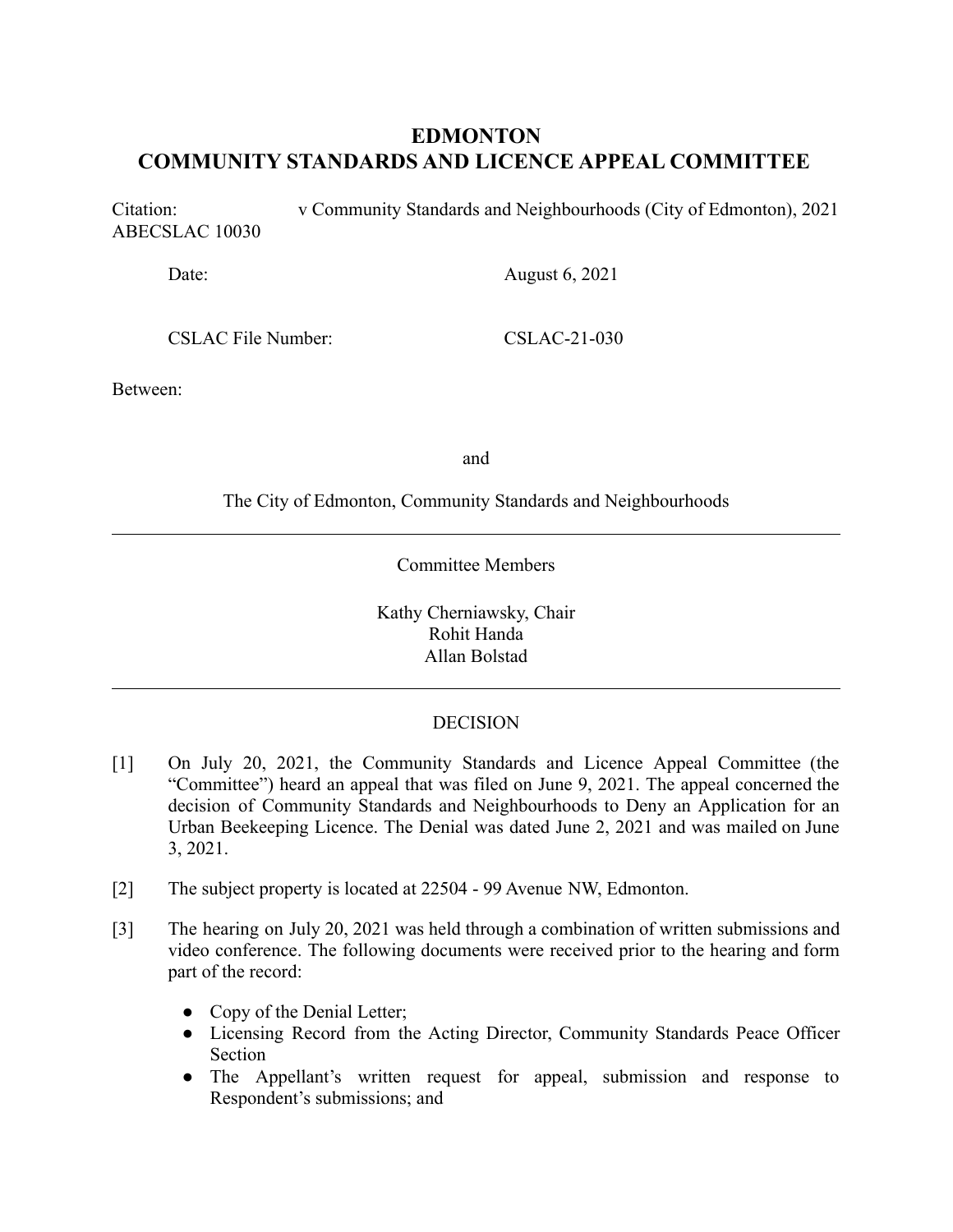● The Respondent's written submission and response submission.

## **Preliminary Matters**

- [4] At the outset of the hearing, the Chair confirmed with the parties in attendance that there was no opposition to the composition of the panel.
- [5] The Chair outlined how the hearing would be conducted, including the order of appearance of parties, and no opposition was noted.
- [6] The appeal was filed on time, in accordance with Section 547 of the *Municipal Government Act*.

## **Summary of Hearing**

- *i) Position of the Appellant,*
- [7] While he has done some research on honey bees, he could not find other beekeeping decisions to present to the Committee.
- [8] He was introduced to beekeeping and decided to keep his own beehive. After completing the beekeeping course, he applied for a licence on May 7, 2021.
- [9] received an email indicating a neighbour provided information about having an allergy to bee stings and on June 3, 2021 he received a letter indicating his application was denied due to an allergy concern from a neighbour.
- [10] argued that honey bees rarely sting and that not many people have allergies to honey bees. Swelling and itching are normal effects if a person is stung by a honey bee, but it is not necessarily an allergy.
- [11] He believes that the neighbour who has a concern is misinformed, which impacted the decision regarding his application.
- [12] In his opinion, the City should have contacted him to discuss the allergy concern as part of the application review process. In his opinion, the City failed to consider the proper information.
- [13] The City was informed that the complainant had previously been hospitalized by bee stings and later that same day his application was denied.
- [14] He referred to Paragraph 9 in the Respondents response to his submission which states:

"When making a discretionary decision, such as licensing, the City's staff are split into 2 groups: administration and the decision maker. The administrative team, including the Community Relations Advisors ("CRA's") named in the Appellant's submission, have no decision making authority, as they are not granted this delegated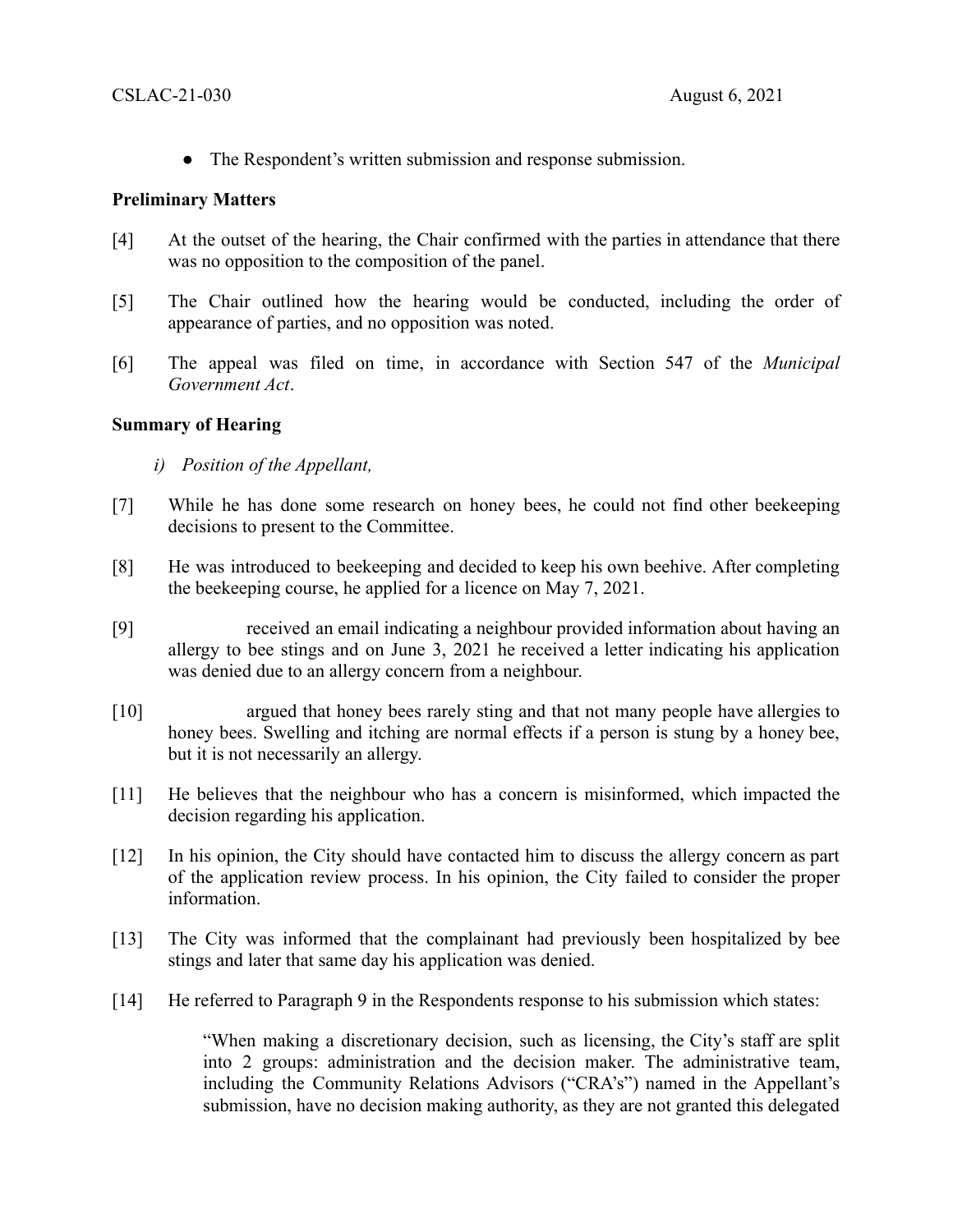power under the bylaw. Any decision made by them would be considered no decision at all, and instead would only be a recommendation to the decision maker. The administrative team can work to gather the information necessary, and advise either party of the process, and provide the Decision Maker with all evidence collected to make a decision. This allows the decision maker to be impartial in making their decision."

[15] Section 47b of City of Edmonton, Bylaw 13145, *Animal Licensing and Control Bylaw* (The *"Bylaw*") states:

> Without restricting any other power, duty, or function granted by this bylaw the city manager may delegate any powers, duties, or functions under this Bylaw to an employee of the City.

- [16] stated that the Respondent did not provide any evidence or records stating that the authority to grant licences has been delegated to the Director of the Department, but the *Bylaw* allows for decisions to be made by any City employee as designated by any City Manager.
- [17] The Appellant believes that the decision was made on May 10, 2021, shortly after the City received a phone call from the neighbour with the allergy concern, without any consideration to the relevant facts. The email showing this was sent two days after the application was denied and three weeks before the decision under appeal was made.
- [18] The separation in decision making and information gathering between the Director and Administration constitutes that lack of impartiality.
- [19] The Respondent acknowledged in paragraph 8 of their response to his submission, that his right to be heard is a procedural fairness owed to him.
- [20] reiterated that while the neighbour was diagnosed with an allergy to bees, not all bee allergies are equal as there are several types of bees in Alberta.
- [21] The original complaint alleges that the neighbour was stung and hospitalized several times as a result of bee stings. Unless this individual is involved in beekeeping, it is unlikely that the three bee stings were from honey bees as honey bees are non-aggressive.
- [22] He is concerned that the statutory declaration was anonymous and may not be valid without all the proper information concerning allergies or the legal consequences of executing a false declaration. In addition, the neighbour has not provided any supporting documentation or evidence such as a doctor's note to support that claim. The Appellant has no way to scrutinize the claims.
- [23] believes that the correct course of action would have been to approve the application, and issue a licence with the information he provided. If the neighbour wants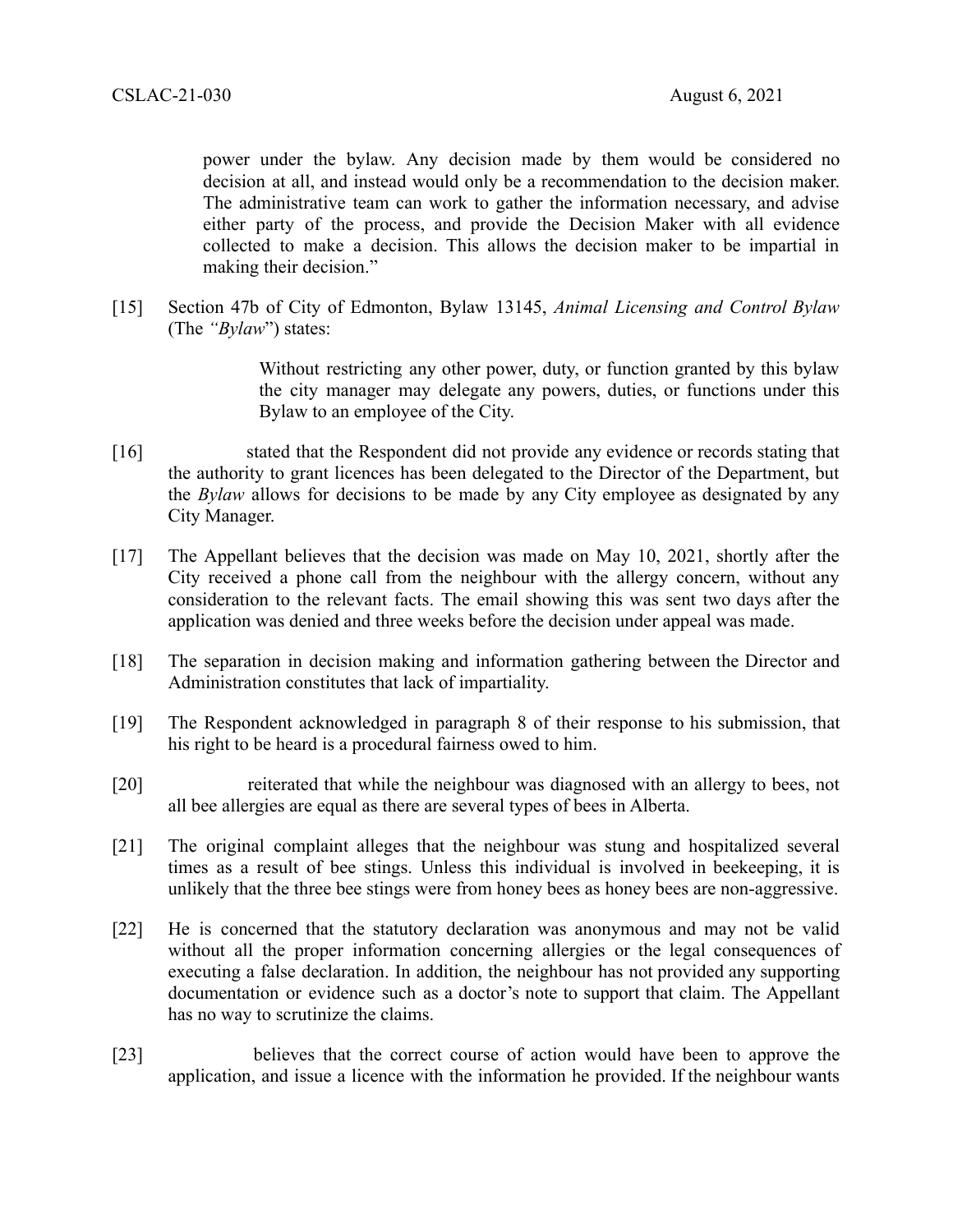to file a complaint after he received his licence then that is when the licence should be revoked.

- [24] The City erred when making their decision as the complainant did not indicate if they were allergic to honey bees. He doubts that they are in fact, but has not discussed the matter with them out of respect for the process.
- [25] The City misled him and really made the decision to deny his application within 38 minutes of receiving the neighbours concern.
- [26] He is willing to buy insurance for his bees and will make any reasonable changes to address any concerns. A civil claim against him is unlikely to be successful due to evidentiary challenges.
- [27] provided the following information in response to questions by the Committee:
	- a) The beekeeping is for hobby purposes only and as an education opportunity for his children. He ordered the bees in November.
	- b) The hive will be located in the northwest corner of his yard. He is willing to relocate the hive if needed. Occasionally bees swarm and move. During the summer months the hive will be checked regularly (every five days or so) to ensure it is in good health and there are no signs of swarming and that the bees will remain on his property and in the hive. When a hive outgrows its space, it will raise a new queen and swarm - about half the bees will fly off and find somewhere else to live which could be on his play structure or in a neighbour's tree. That is why you need to go in summer months and constantly check the hive.
	- c) He attempted to speak with his neighbours. If he gets approved by the Committee he will continue to provide information for the neighbours. New neighbours moved in after he started this process (previously they were empty lots), but he has not spoken with them as he respects the City and CSLAC processes. He may take that step later. People are often shocked by the idea, then quickly that turns to intrigue, especially for gardeners who then love the idea.
	- d) The City approves up to six boxes. He will have two boxes and a typical colony consists of approximately 40,000 to 60,000 bees. Not all bees leave the colony. 10-20% are drones and cannot leave the hive. The other bees are worker bees that go through life cycles and only leave the hive to forage and return with nectar and pollen in the later stages of their lives.
	- e) He could not confirm with certainty which neighbour made the complaint, but assumes he knows. The proposed hive location was not based on the impact to the neighbours, it was based on where the sun is in the morning. He is willing to relocate the hives further from his solid 6 foot rear fence if necessary.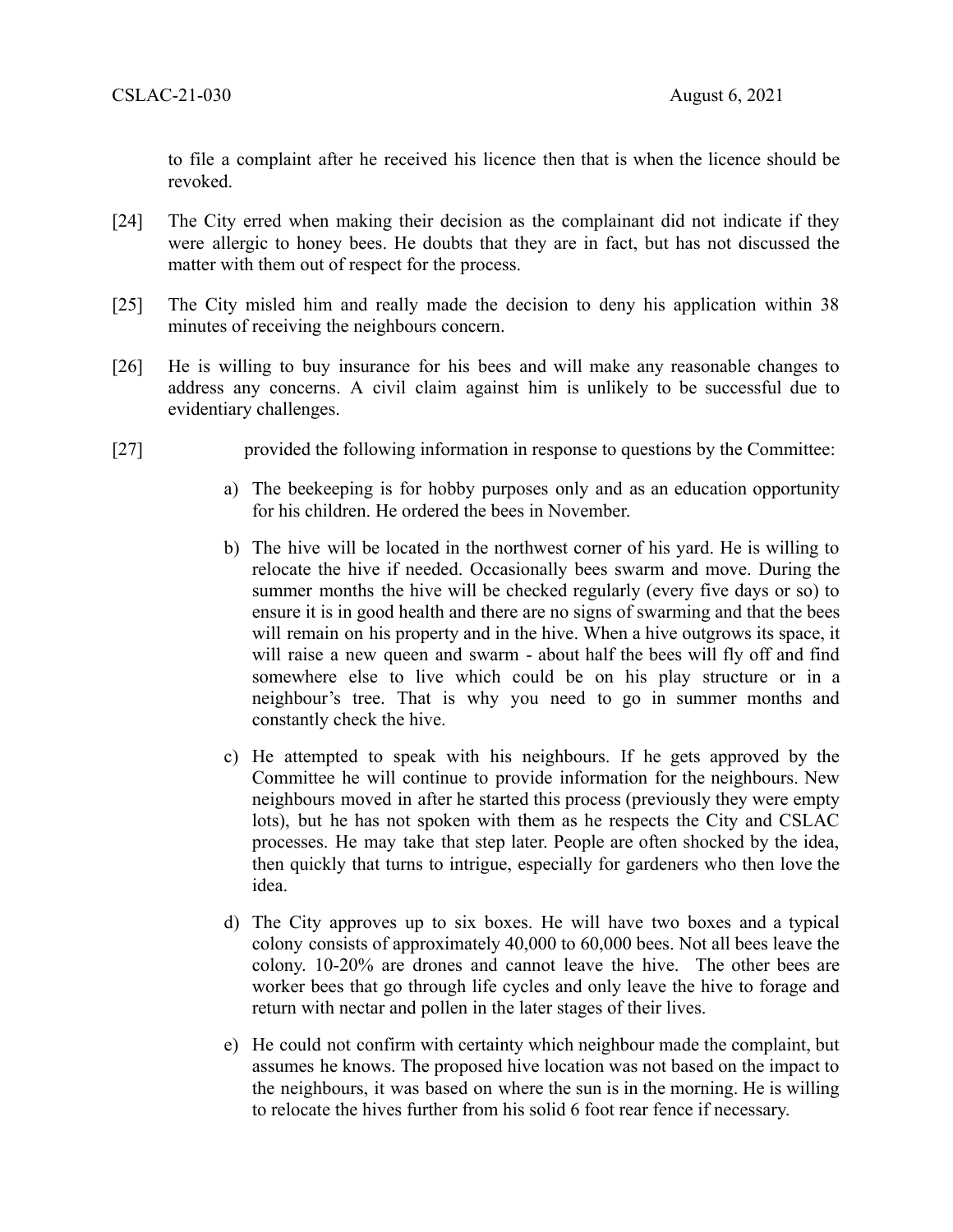- f) Bees tend to fly straight up into the air and then disperse. The bees will be directed to go toward the garden in his front yard.
- g) The letters he provided to his neighbours did not have the location of the hives, but he could relocate the bees to the south side of the back yard in order to meet the urban beekeeping guidelines.
- h) He believes the neighbouring property owner who shares the side lot line would not have an issue if the hives are relocated to the south portion of the yard.
- i) He provided the Committee with photographs showing where the bees could be situated.
- j) He would be agreeable to a condition imposed by the Committee to limit the number of boxes that he is allowed.
- k) He could not provide any information specifically regarding whether there is an increased risk to the abutting neighbours given their proximity to the hive as opposed to the average risk.
- *ii) Position of the Respondent, C. Hodgson, Law Branch, City of Edmonton, who was accompanied by J. Wilson, Director of Animal Control and Peace Officers, City of Edmonton*

## J. Wilson

- [28] On May 29, 2021, a signed statutory declaration was received from an immediately abutting neighbour, that they were medically diagnosed with an allergy to bee stings.
- [29] On June 2, 2021, the licence application was denied and the letter cited the allergy concern.
- [30] The City Policy is to revoke the licence application when an allergy is identified. Administration was instructed by Council to focus on the potential effects on surrounding neighbours, including to minimize any health or safety concerns.
- [31] The City does not allow for conditions on a licence in these circumstances as it lacks the resources to ensure compliance.
- [32] The *Bylaw* permits the City Manager or delegate to revoke a licence at their own discretion.
- [33] The City takes the position that the personal information of the neighbour with the allergy cannot be shared pursuant with Section 17 and 18 of the *Freedom of Information and Protection of Privacy Act* ("*FOIP*").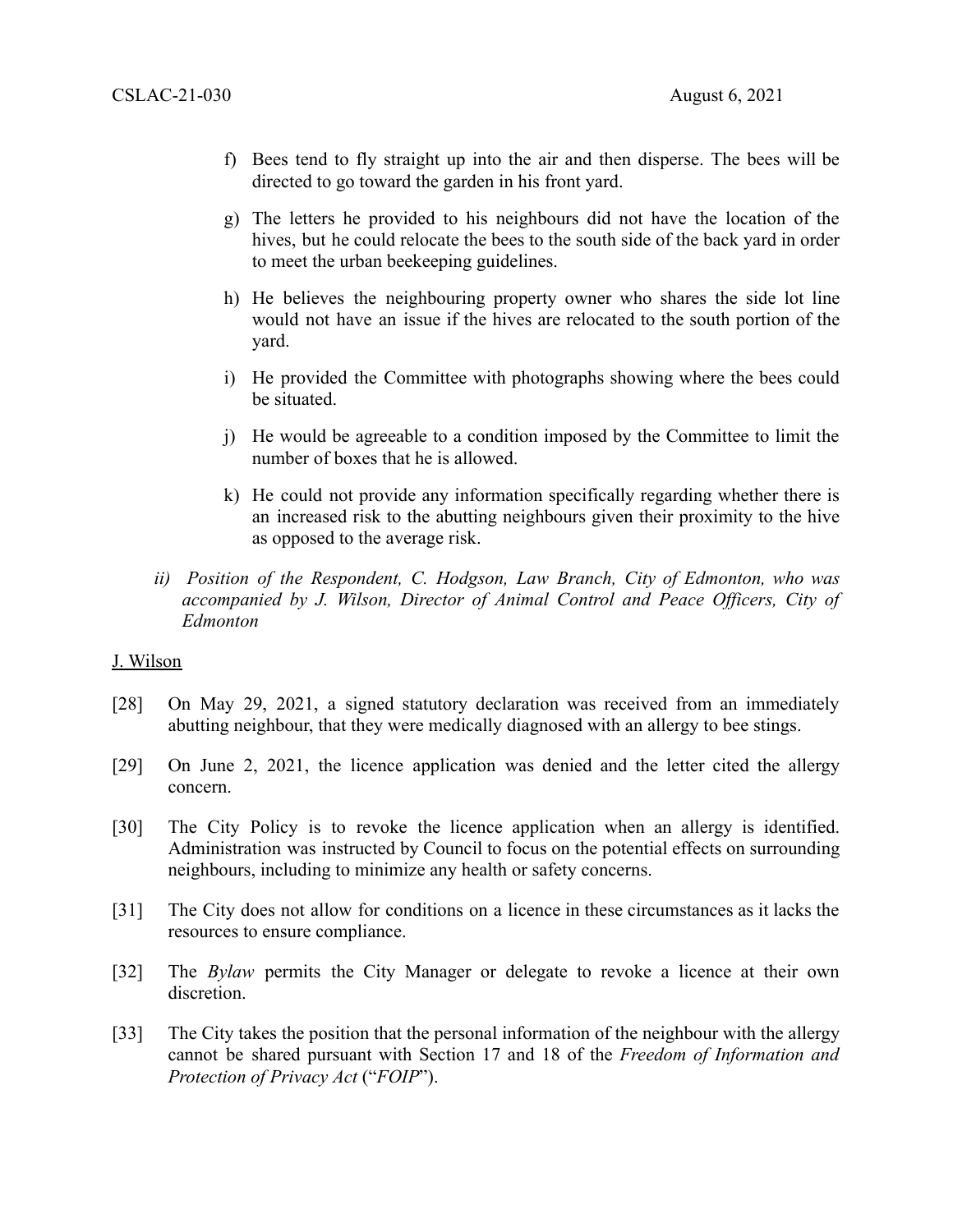[34] The City followed all the procedural requirements and the decision to deny the licence was reasonable in the circumstances. It aligns with the City and the duties of the decision maker issuing a discretionary licence. All procedural requirements in the *Baker* decision were followed.

# C. Hodgson

- [35] When the City sets up a program there is a balance between public and private concerns. The City sets up a program and policy as it builds that program and balances the thresholds and risks that it is and is not able to accept as a part of the program.
- [36] In this case, that process included an assessment of the benefits of bees to the environment and neighbours, and consideration of the safety concerns of someone with an allergy to bees. The City specifically limited the allergy consideration to abutting neighbours to make the program both accessible and possible, while also reasonable in weighing the risk.
- [37] The City recently added the statutory declaration process. Previously, the City simply trusted whatever the complaint said. They did not collect evidence of any sort, nor did they provide any evidence to applicants.
- [38] The wording in the email to the complainant is her fault personally as the process was new and instituted to provide more evidence and certainty to both the City and any potential appellant. Now, the decision is not made by the director until the statutory declaration is received as proof of the complaint.
- [39] She explained the framework for delegation of powers within the City and that any licensing decision must be made by the Director of that section and not the staff.
- [40] There are several types of bees and allergies to bees. There are families of insects and species. Their review of the scientific literature does not speak definitively as to whether there is a link between bee allergies. It just compares families so if you have an allergy to any type of bee in the bee family it could also be a potential indicator that you are allergic to say hornets as well. They have no scientific information about the preponderance of allergies within and across the types of species.
- [41] That is why the statutory declaration uses the word bee as opposed to stinging insects or bees and wasps. The word bee is as specific as they felt was possible considering the entire risk that is in the balance.
- [42] If conditions were imposed on an approved permit to mitigate an allergy, the Appellant would have to be responsible and Bylaw Enforcement would have to follow up regularly to ensure the conditions are being met which is not practical. The City lacks the resources to ensure compliance.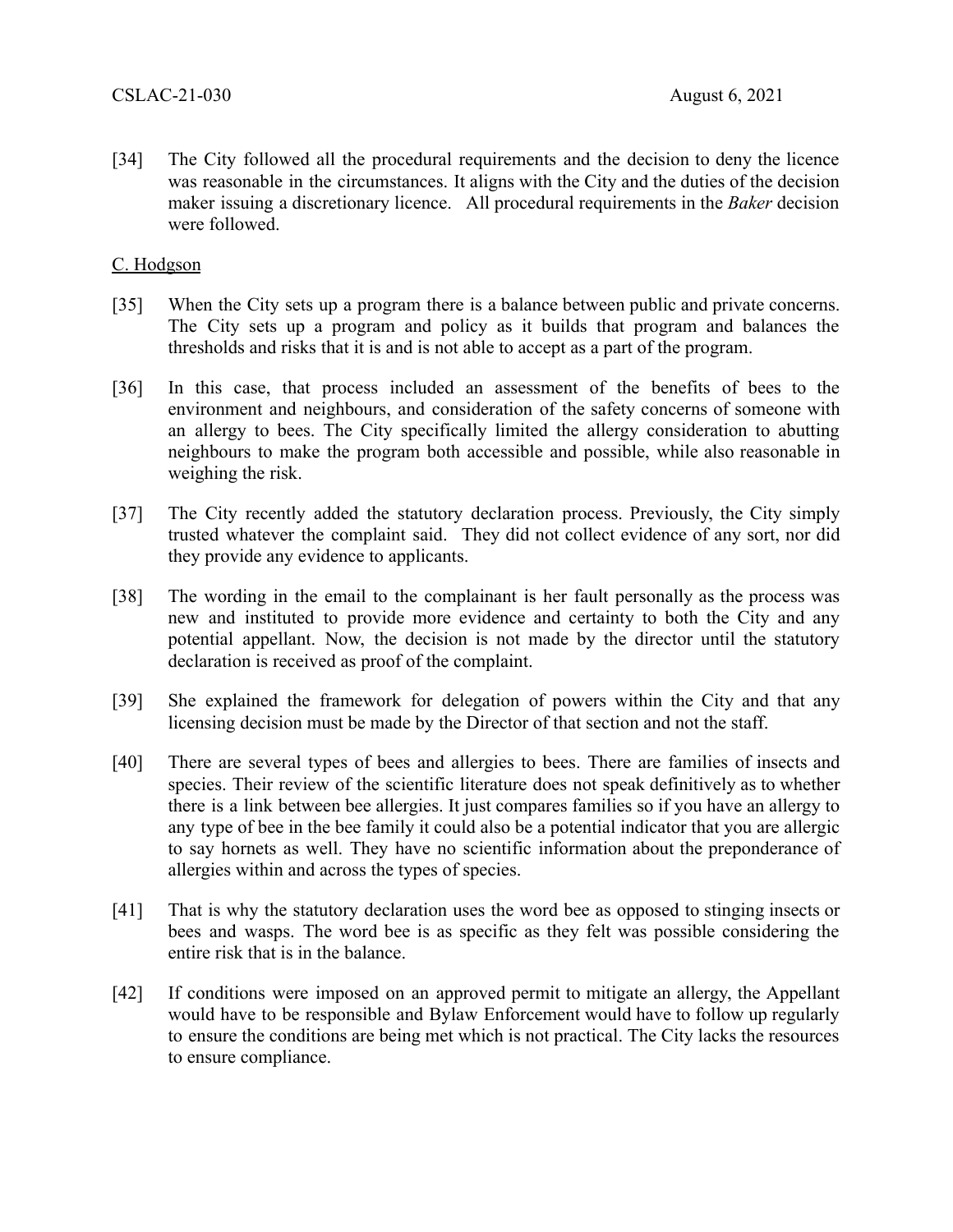- [43] Conditions are not always met. Even assuming they would be met by a person who goes through the beekeeping process, having beehives in a backyard could be a safety concern that potentially affects someone's life and safety in their own backyard.
- [44] They have little information on the available insurance or scope of coverage proposed by the Appellant.
- [45] C. Hodgson and J. Wilson provided the following information in response to questions by the Committee:
	- a) With respect to the obligation to exercise discretion in good faith and based on relevant evidence, the policy is set based on the scientific literature outlined in their written submission which indicates one of the mitigation strategies for patients at high risk of adverse reactions is to remove the hive from the area. Here, the City is aware that the neighbouring property owner has a serious allergic response to bees which was medically diagnosed based on their testimony. The City confirmed the allergy based on the requirement of a medically diagnosed allergy to bees specifically and that the individual lives in an abutting property.
	- b) Past that, they also agreed that the risk is difficult to determine and this person may not ever get stung by a bee or they could be stung multiple times. The City took the scientific literature that exists into consideration and created the policy to minimize the risk while still hopefully allowing as many people as possible to receive a bee licence.
	- c) Asked about the sufficiency of the declaration and noting the hearsay nature of some of the evidence, the City noted
		- i) The email from the report in the City's original submission states that the allergy is serious and led to three hospitalizations.
		- ii) Bee allergies and allergy diagnoses are difficult and diverse, from a rash to something more serious. The allergies are hard to test. Based on the current information from the allergy institute, they know previous reactions are an indication of what will happen in the future.
		- iii) The immune system is extremely complicated and the City is unable to diagnose allergies, they need to rely on medical professionals and they take those professional responses seriously.
		- iv) Also the City does not dig into personal sensitive medical information. This would be asking for quite a bit of information in order for a person to protect their safety when a licence is being sought. The City draws boundaries.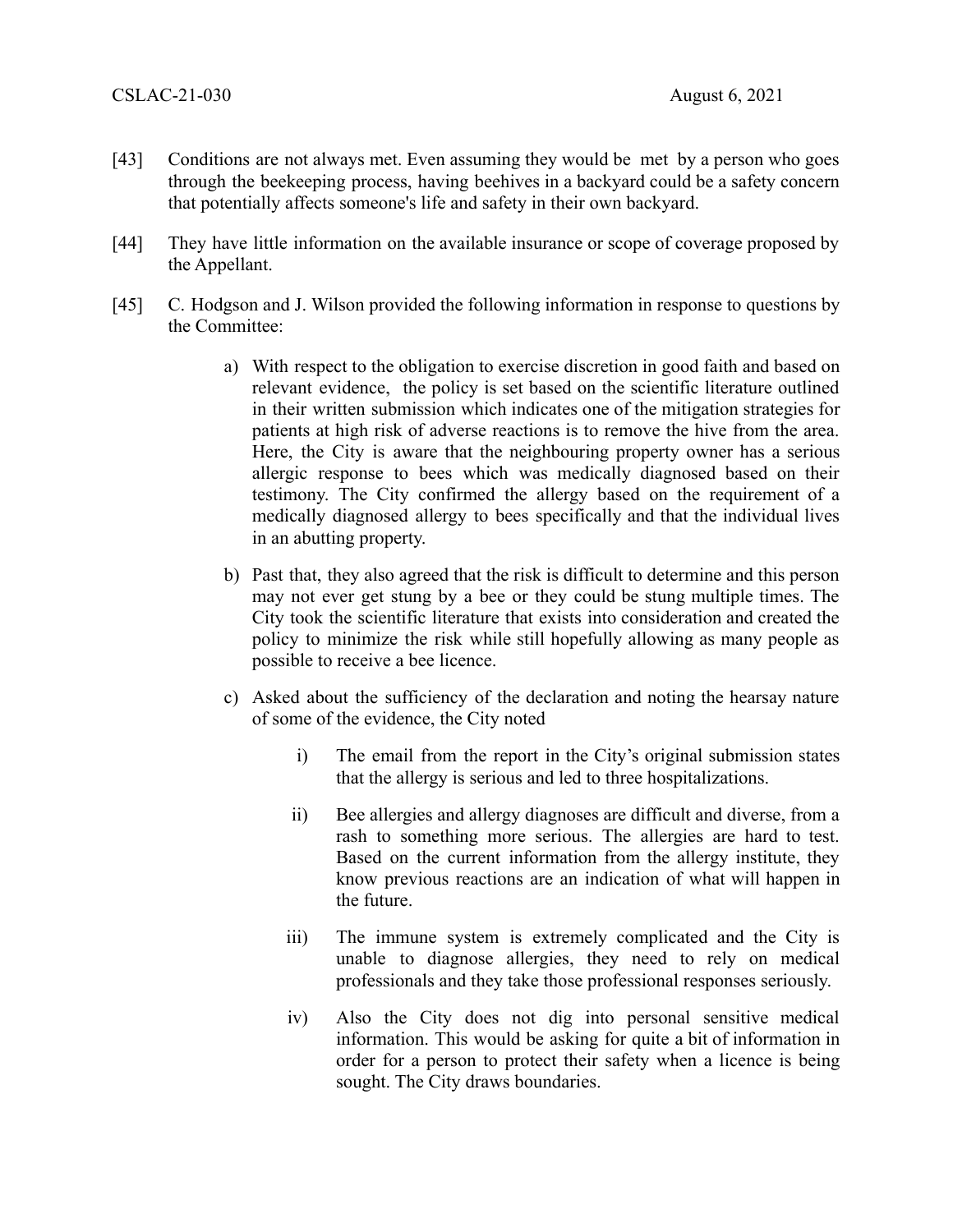- d) Relocation of the hive might mitigate risk and due diligence steps can help the situation including the duty that the licence is properly enforced. If the City does not follow up continually, the City would take on liability and the likelihood there could be more chances of getting stung.
- e) They weigh the risk versus the benefits and the available resources recognizing there will always be losers who do not get to have the hives they want which is awful for the Appellant here.
- f) The only information they have is the 311 transcript and the Statutory Declaration even though the Statutory Declaration only referred to bees in general. They confirmed that the abutting neighbour is a neighbour with whom a portion of the fence is shared. Previously, it was an automatic rejection based solely on a filed concern.
- g) They acknowledged the process and the different communications, but emphasised in this case the application was denied because based on the evidence in front of them they did not think it should be issued.
- h) Even if the bee guidelines are unclear and the discretion is mentioned only in the revocable portion of the guidelines, they (like the Committee) are stuck and must make the decision in a difficult position based on the risks, privacy concerns, medical concerns and licensing scheme.
- i) They confirmed that in terms of neighbours, permission is not required. If a neighbour has a medical concern, the City looks at that information with respect to abutting neighbours only. In fact in this case they agreed with Appellant about the number of abutting neighbours.
- j) If there is a medical concern, it is grounds for refusal following the internal policy. The direction of Council in this matter was that the safety of immediate neighbours, especially those with allergies was to be paramount.

*iii) Rebuttal of the Appellant,* 

- [46] The Appellant has started the insurance process and will continue if the application is approved.
- [47] He questioned whether there has ever been a case where a director approved a licence when a recommendation not to approve it had been sent.
- [48] He communicated with the Edmonton District Beekeepers Association and the insurance coverage is intended to cover any injuries from a bee sting. The extremely low rate shows the risk is also extremely low.
- [49] The term bees is used in the Statutory Declaration and often bees is used broadly and generically to cover many species and many types of insects.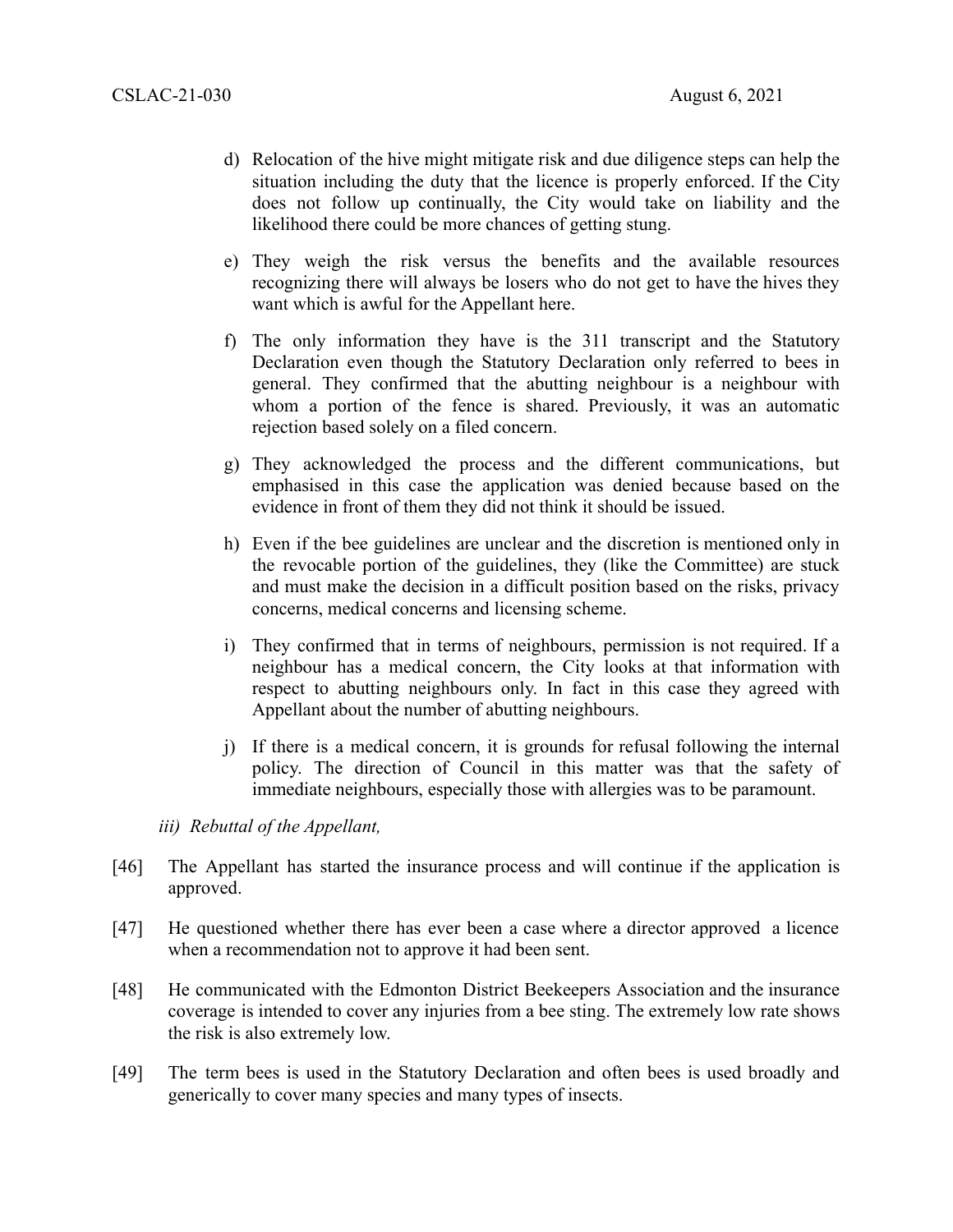- [50] The Appellant took a five week course in order to get a beekeeping licence.
- [51] Other CSLAC decisions show Enforcement Officers go to properties to ensure conditions are being met so that should not be an issue.
- [52] The term abutting is insignificant to him as one close neighbour may be abutting and another might not. The City has based their policy and procedure on a very broad policy created for the benefit of allergy positions.
- [53] He acknowledged the wording on the website concerning discretion to refuse based on neighbours concerns. However, in his opinion, it is not consistent with the bee guidelines. Further, the rules are rewritten continually so he is uncertain whether he missed it prior to applying or whether it was added to the City website later.

## **Decision**

[54] The decision of Community Standards and Neighbourhoods to Deny an Application for an Urban Beekeeping Licence is **UPHELD**. The appeal is **DENIED**.

## **Reasons for Decision**

- [55] This is an appeal of a decision refusing to issue a Specialty Animal Licence to keep bees or have them on a property made under the *Animal Control and Licencing Bylaw* 13145 (the *ACL* Bylaw).
- [56] Section 27 of the *ACL* Bylaw deals with licencing of various specific animals, including bees. It provides:

## **Prohibited Animals**

27(1) No person shall keep or have any of the following on any premises with a municipal address in the City:

- (a) a Large Animal or the young thereof;
- (b) poultry;
- (c) bees; or
- (d) poisonous snakes, reptiles or insects.
- unless that person has a Licence issued by the City Manager to do so.

(2) The City Manager may impose terms and conditions on a Licence issued pursuant to this section, including but not limited to terms and conditions regulating:

(a) the location where the animals are to be kept;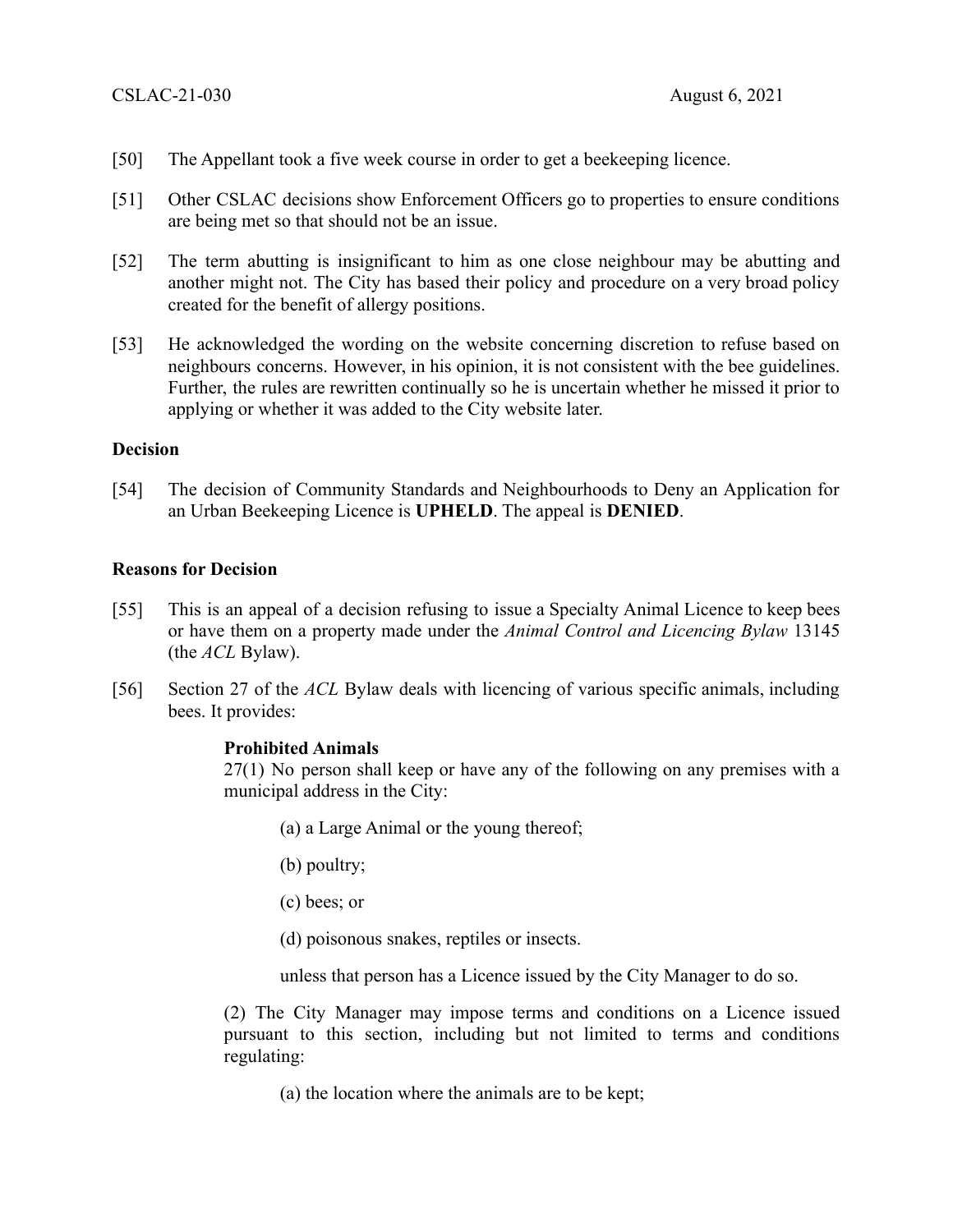- (b) the maximum number of animals that may be kept;
- (c) the manner in which the animals must be kept;
- (d) restrictions on the sale or use of animal products;
- (e) the term of the Licence;
- (f) mandatory husbandry training; or
- (g) any other matter the City Manager determines is in the public interest.

(3) The City Manager may not issue a Licence pursuant to this section unless satisfied that:

(a) the Licensee is at least 18 years of age;

- (b) all applicable fees have been paid;
- (c) all required information has been provided to the City Manager.

(4) The City Manager may refuse to issue or may revoke a Licence issued pursuant to this section by providing written notice to the Licensee.

- [57] On May 7, 2021 the Appellant applied for the licence and submitted the required documentation, including copies of notification letters dated April 22, 2021 that had been sent to abutting neighbours.
- [58] By written decision dated June 2, 2021, Grant Blaine, Acting Director Community Standards Peace Officer Section (as the delegate of the City Manager) refused the Appellant's application, The written decision states:

Dear

The City is denying your application for an Urban Beekeeping Licence as an allergy concern has been reported to the City of Edmonton's Animal Control Peace Officers in proximity to your address 22504 99 Ave NW. According to the City of Edmonton's Urban Bees Guidelines, an application "may be denied due to documentation of medical concerns from residents of neighbouring properties," including those attached to your property or across an alleyway.

You may appeal this decision pursuant to Section 8 of the *Community Standards and Licence Appeal Committee Bylaw* 19003, and the associated Committee procedures by June 24, 2021. You can find more information at **https://edmontontribunals.ca/community-standards-licence-appeal-committe e/filing-appeal.**

Please contact me if you have any questions or concerns related to the denial of this application or about the City of Edmonton's Urban Bees Guidelines.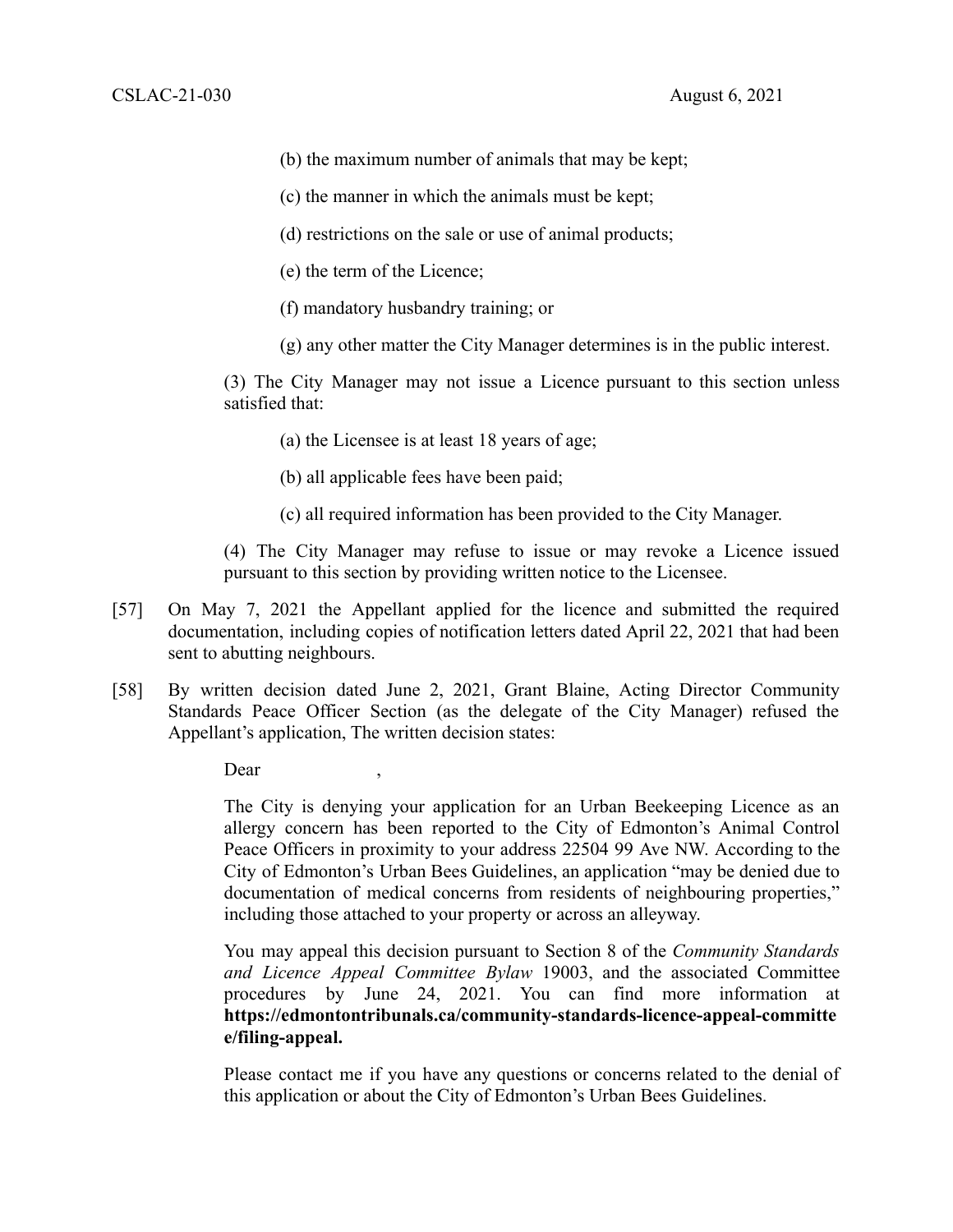- [59] The Appellant asks the Committee to issue the licence arguing that the refusal was improper based on the following procedural and substantive grounds.
- [60] First, the application and denial process lacked procedural fairness as:
	- a) Submitted City documents provided, prove that the decision to deny was made by administration based only on a single phone call from the Complainant, with supporting documentation sought after the fact - suggesting a lack of impartiality by the City.
	- b) The City did not follow its own guidelines.
	- c) Preserving the complainant's identity creates an inequity and fails to satisfy the principles of due process.
- [61] Second, the refusal was based on incomplete and/or inaccurate information, specifically:
	- a) The City did not properly consider the benefits of having a greater prevalence of pollinators and bees in the community despite outwardly professing such;
	- b) The City greatly overestimated the risk to neighbours of being stung by a honey bee in my charge; and
	- c) The City did not properly scrutinize claims from the Complainant regarding an allergy to bee stings.
- [62] The City argued that the decision was made on June 2, 2021 for the reasons stated in the letter by the duly appointed delegate in accordance with City Bylaws and practices. The City also confirmed its current policy is to refuse applications if a notified neighbour indicates a medically diagnosed bee allergy. Prior to this case, the policy was to take notified neighbours' concerns at face value, neither a statutory declaration, nor any other proof of medically diagnosed allergy were required to deny a bee licence.
- [63] Per section 47 of the *ACL* Bylaw, the City Manager may delegate any powers, duties or functions under the bylaw.
- [64] Based on information provided by the City, the Committee is satisfied that Grant Blaine as Acting Director Community Standards Peace Officer Section was a duly authorized delegate of the City Manager when the letter of refusal was issued June 2, 2021.
- [65] However, the Committee shares some of the Appellants' concerns related to procedural fairness. In particular, the record shows: information provided to the Appellant and the Complainant in May, 2021 were inconsistent; internal emails and the email to the Complainant seeking a statutory declaration as evidence in the event of an appeal clearly suggest that the refusal decision was either made or was a foregone conclusion as of May 10 or May 12, 2021 as soon as the department became aware of the complainant's phone call and well in advance of the June 2, 2021 letter.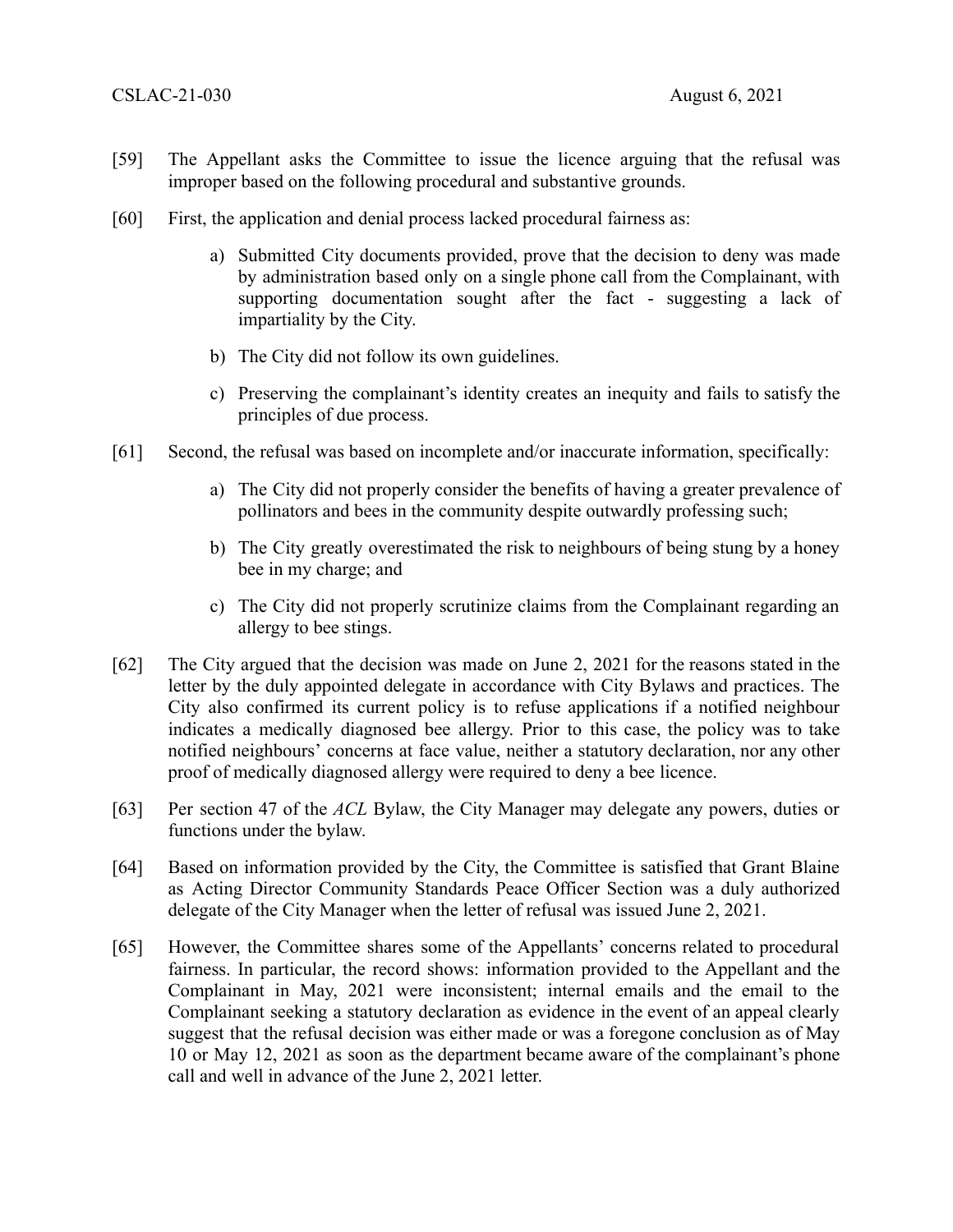- [66] The Committee considered the evidentiary shortcomings identified by the Appellant. The Committee was also mindful of legal privacy issues associated with the collecting, disclosing or publicly testing of more detailed medical information from neighbours. The Committee is not bound by rules of evidence or procedural rules of fairness applicable in a criminal trial, but it does owe a duty of fairness to the Appellant. It has taken account of the generality of the statutory declaration, that the City drafted the statutory declaration, and that the identity of the neighbour has not been disclosed and there has been no opportunity for any examination of the declarant or any City employees. These issues have gone to the weight that the Committee has placed on the Statutory Declaration and the hearsay City records.
- [67] The Committee's authority comes from the *CSLAC* Bylaw which provides:
	- a) Per section 8(1)(a) of the *CSLAC* Bylaw, CSLAC may decide appeals of "licensing decisions."
	- b) The refusal is a "licencing decision" as defined in the *CSLAC* Bylaw section  $2(2)(e)(i)$ .
	- c) Section 8(2) of the *CSLAC* Bylaw states that when deciding an appeal of a licensing decision, *CSLAC* has the same authority as granted to the City Manager under the applicable Bylaw.
- [68] The procedural objections, while concerning, are not determinative of the outcome of this appeal. The Committee has the same broad discretion as the City Manager in section 27 of the *ACL* Bylaw quoted above. Licence appeals before the Committee are full de novo hearings. Here, both parties have been afforded the opportunity to make their case. Like the original decision maker, the job of the Committee is to render a decision about the licence based on all the submitted material.
- [69] Section 27 of the *ACL* Bylaw does not specify reasons or criteria for exercising discretion to refuse or revoke a requested licence for special animals. The Beekeeping Guidelines and the materials found on the City of Edmonton website dealing with beekeeping licence applications are more specific and address the balance of rights and interests at issue.
- [70] The Urban Beekeeping Guidelines do not mention that a licence may be declined based on documentation of medical concerns from residents of neighbouring properties. However, the guidelines do mention this issue under the heading Revocable Permission. They state "Permission can be revoked due to documentation of medical concerns from residents of neighbouring properties." Neighbours are defined quite broadly in this document as owners or tenants of each property abutting the applicant's property, including those who live across an alleyway, but not across a street.
- [71] The City website dealing with Beekeeping applications (https://www.edmonton.ca/city\_government/initiatives\_innovation/food\_and\_agriculture/ beekeeping-pilot-project) includes the following information: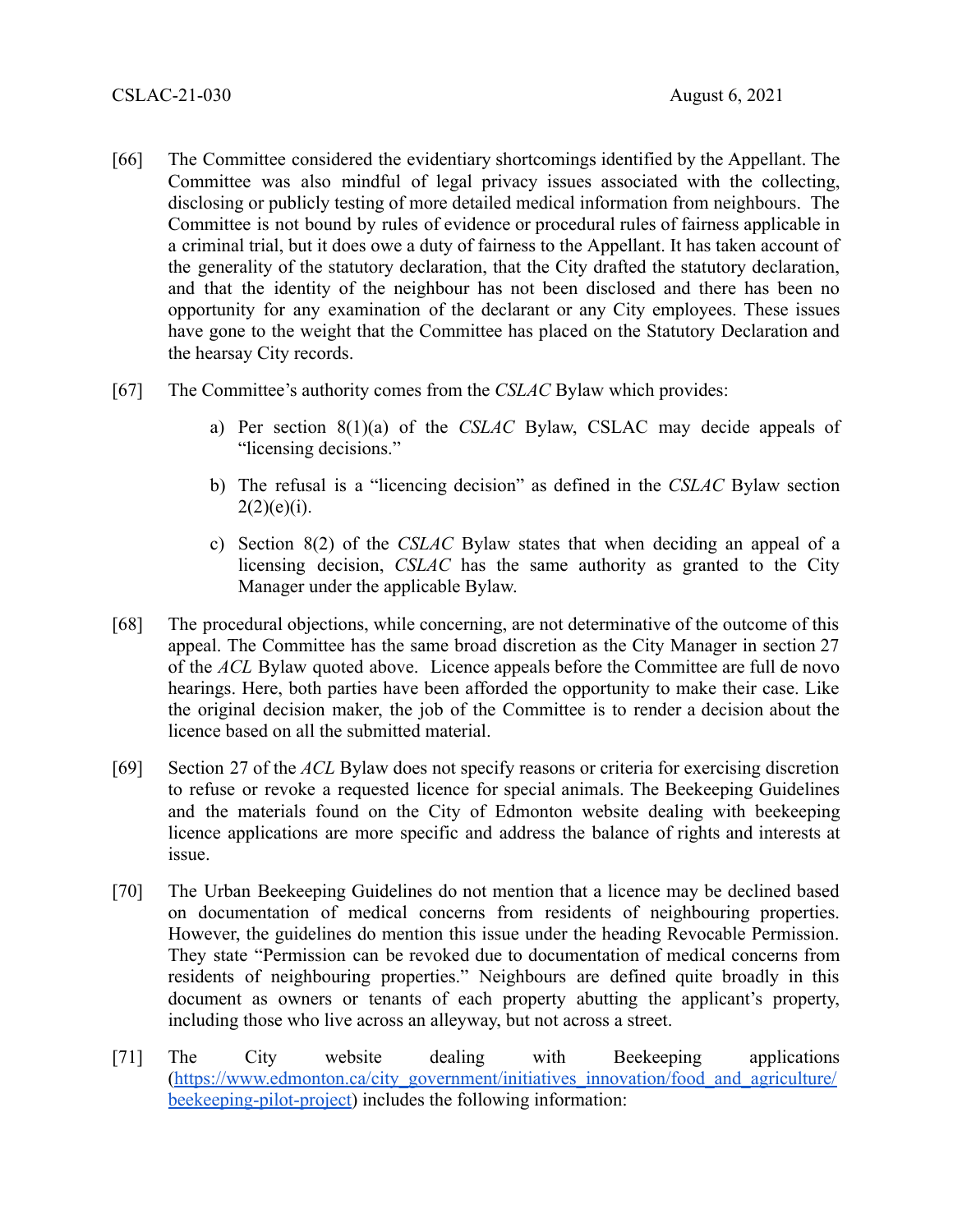Things to Know Before You Apply:

- a) The intention of the program is to support urban beekeeping as a hobby and non-commercial activity. You cannot sell your bees, honey, wax, or any beekeeping products.
- b) An application is not a guarantee that you will get a licence.
- c) It is in your best interest not to invest in bees, equipment, etc. until you get your licence.
- d) **The City of Edmonton has the discretion to not approve licences due to documentation of medical concerns from neighbouring properties.** [Emphasis added]
- [72] In the Committee's view, it is appropriate to balance the Appellant's rights and interests and those of his abutting neighbours in a dense urban context such as the City of Edmonton. These competing rights and interests include: the safe use and the enjoyment of one's own property including to fully occupy and pursue activities and hobbies within one's own rear yard.
- [73] Based on the submitted record, the Committee also recognises that the City has adopted a strict policy to the effect that if an abutting neighbour indicates a serious medical concern associated with bees, the application will be automatically denied. The Committee has not adopted this policy and will consider each appeal on its own merit and based on the evidence and submissions of the Appellant and the City.
- [74] Here, both parties made extensive submissions to support their positions and the Committee considered all of these materials in making this decision about the licence under appeal. In particular the Committee took note:
	- a) Keeping bees can contribute positively to the urban environment. Over 250 beekeeping licences have been approved across the City.
	- b) There are many different types of stinging insects, including bees, wasps and hornets. The term bees is somewhat generic as there are many types of bees and they have different behavioural habits.
	- c) Western honey bees, which the Appellant proposes to keep, are less aggressive than many other types of stinging insects. All the materials submitted by both parties confirm that the chance of an individual being stung by bees such as those the Appellant proposes to keep is very small, but it is not nonexistent.
	- d) The submitted materials also indicate that reactions to bee stings can be mild or serious, even life threatening. It can be difficult to determine what insect has caused a medical reaction and allergic reactions to stinging insects may be related, but a reaction to one type of stinging insect is not necessarily indicative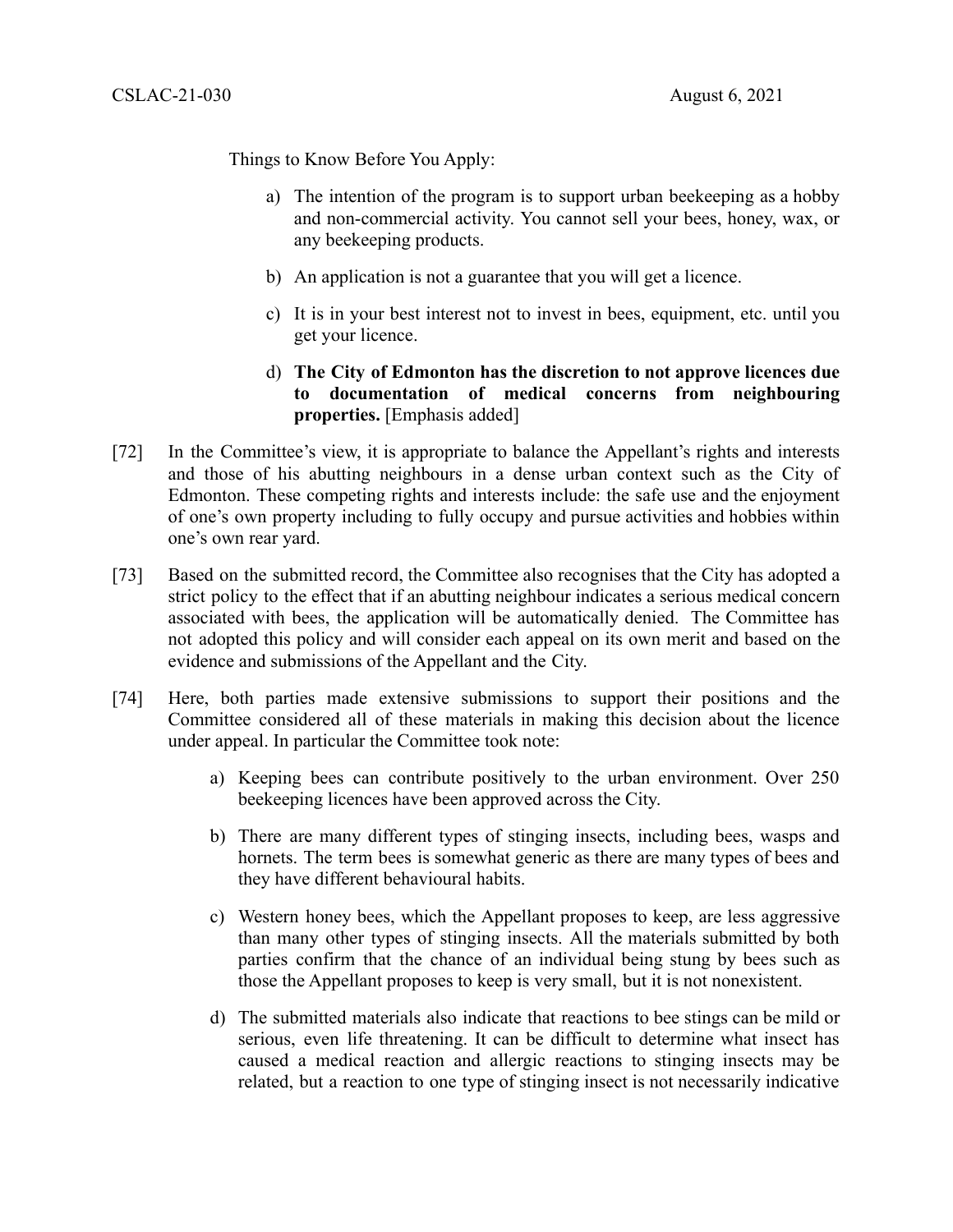that an individual will also have an allergic reaction to another type of stinging insect

- e) Bees freely roam throughout the City and may come into contact with all residents of Edmonton. In the Committee's view, common sense dictates that the chances of an encounter are significantly increased in comparison with the average chances of an encounter when a fence line along a rear yard is shared with a property containing a hive.
- f) Materials submitted by the Appellant and cited by the City confirm that the presence of a nearby hive leads to a higher concentration of honey bees and a greater potential for negative interaction. According to one article, there are three tenants of treatment for those at risk of systemic reaction: avoidance, keeping emergency medication on hand and removing the hive from the immediate vicinity of the home of the individual at risk of serious reaction.
- [75] The Committee considered the Appellant's application, supplemental submissions and the physical environment:
	- a) The Appellant seeks a licence for a two drawer hive and typically hives will have 40,000 to 60,000 bees.
	- b) Part of good beekeeping practice involves regular checks of the health of the hive. At these times stings are most likely as his bees are not aggressive but they will actively defend the hive.
	- c) He expects that most bees will remain inside the hive, unless they swarm. In the normal course mature worker bees, which are a small minority of the colony, exit the hive daily to forage and then return.
	- d) The Site Plan submitted with the application shows that the rear yard is 11.15 meters by 11.96 meters with a perimeter fence that is solid and 1.83 meters in height. There is no rear lane and the subject property shares a side or rear fence with four other properties.
	- e) To take advantage of early morning sunshine and optimize conditions for the bees, the hive will be located 3 meters from the rear lot line shared with two other properties and approximately 1 meter from the abutting property which shares a side lot line. It could be moved closer to the house to a less optimal location.
- [76] The Committee carefully reviewed the available information before it about a neighbour who has raised a concern about the proposed licence:
	- a) The neighbour lives on an abutting property. The property is not across a street or alleyway; it is located closer and shares a common property line along the rear yard with the Appellant.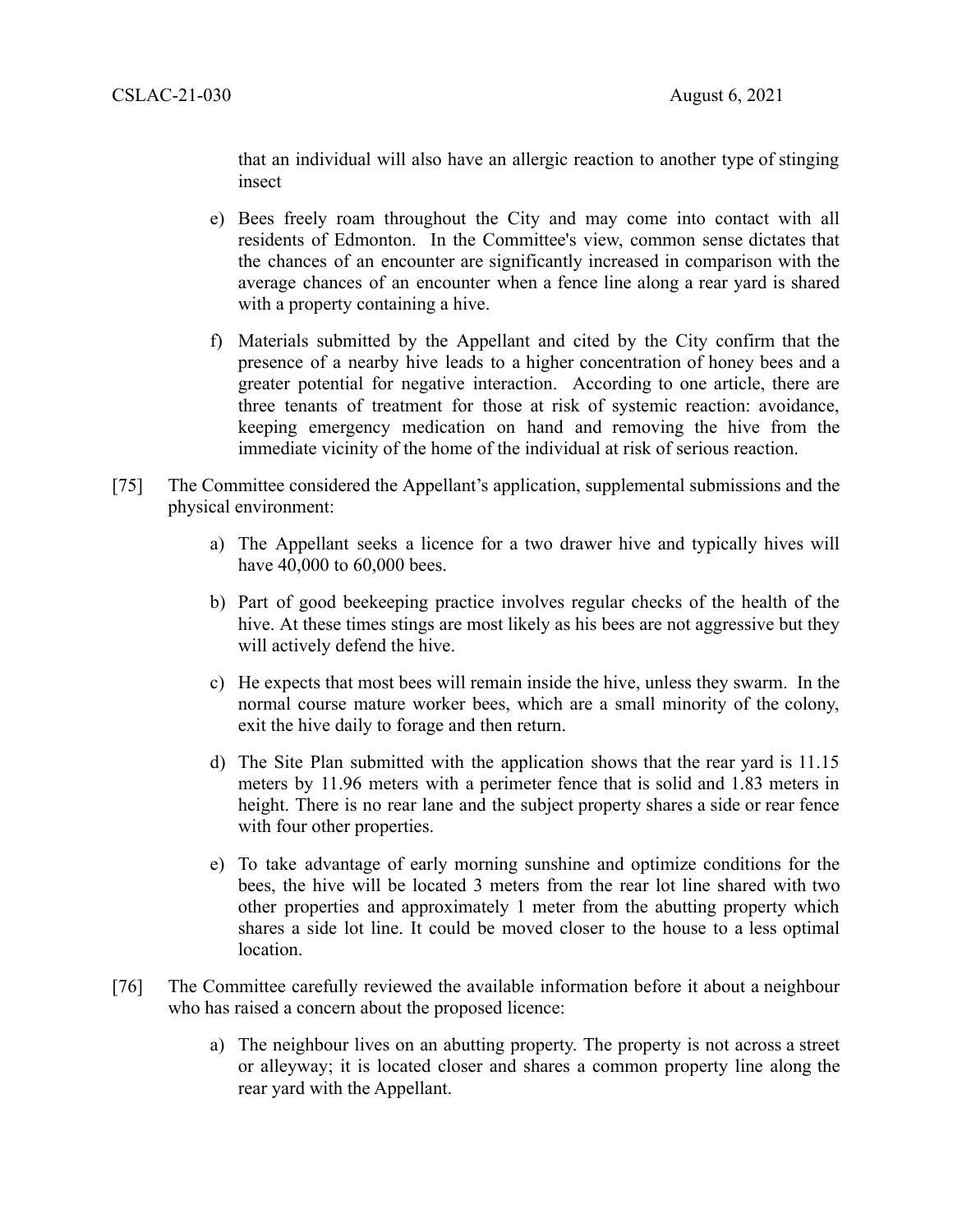- b) The City documented a call noting "Citizen was calling regarding the letter they received **[BLANK]** about the beekeeping license, they don't agree with the application but they have concern with the bees as [**BLANK]** has severe allergy and got hospitalized for three times regarding the Bee Stung. They are very concern on this application."
- c) The City provided a standardized statutory declaration form which it had prepared for the neighbour. The statutory declaration has been declared before a Commissioner for Oaths in and for the province of Alberta. Personal identifying information has been redacted. The declaration is entitled, "In the matter of this Statutory Declaration being used as proof of an allergy to bees" and states that the declarant solemnly declares two statements are true: the first is their residence (redacted) and the second is "I have been medically diagnosed with an allergy to bees." No further detail is provided.
- d) The City also indicated that the discussion with the neighbour included discussion of the different types of stinging insects and the serious legal consequences of executing a false statutory declaration.
- [77] Based on the totality of the evidence given in particular the proximity to the hive and the documented serious medically diagnosed allergy to "bees" necessitating three prior visits to the hospital, the Committee concludes that the licence should be refused. In reaching its conclusion, the Committee balanced the Appellant's desire to pursue a hobby and maintain a beehive that contributes to the densely populated urban environment against the concerns of an abutting neighbour residing in very close proximity to the hive about the impact on their use and enjoyment of their own property and particularly their health and safety within their own rear yard.

KChiman of

Kathy Cherniawsky, Chair Community Standards and Licence Appeal Committee

cc:

City of Edmonton, Law Branch, Attn: C. Hodgson Director of Animal Control and Peace Officers, Attn: J. Wilson City of Edmonton, Law Branch, C. Barlow City of Edmonton, ELT Committee, Attn: C. Hammett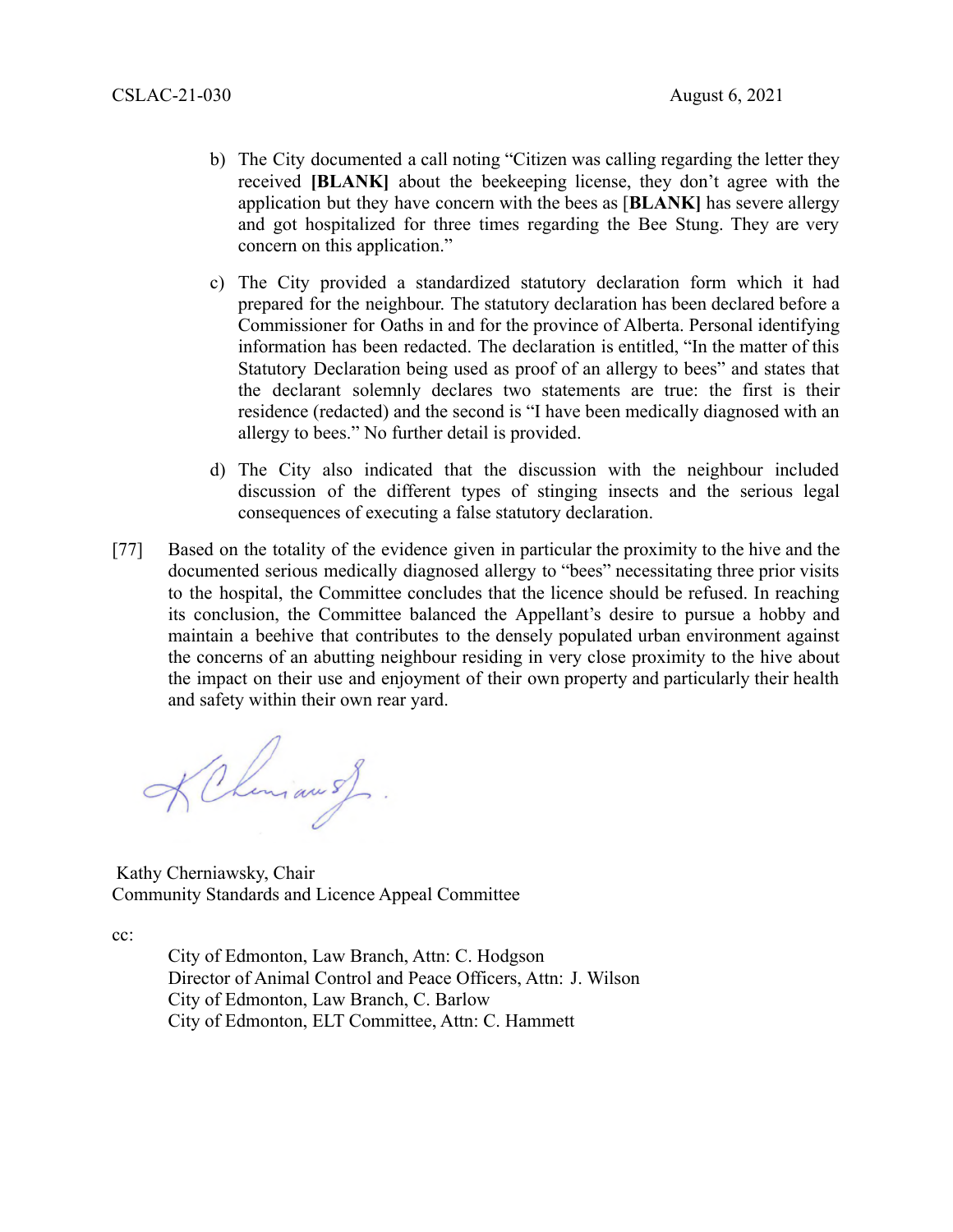# **EDMONTON COMMUNITY STANDARDS AND LICENCE APPEAL COMMITTEE**

Citation: v Community Standards and Neighbourhoods (City of Edmonton), 2021 ABECSLAC 10031

| Date:                     | August 6, 2021 |
|---------------------------|----------------|
| Order Number:             | 396862723-001  |
| <b>CSLAC File Number:</b> | $CSLAC-21-031$ |

Between:

and

The City of Edmonton, Community Standards and Neighbourhoods

Committee Members

Kathy Cherniawsky, Chair Rohit Handa Allan Bolstad

## DECISION

[1] On July 20, 2021, the Community Standards and Licence Appeal Committee (the "Committee") heard a request for review of an order that was filed on June 14, 2021. The request for review concerned the decision of Community Standards and Neighbourhoods to issue an Order pursuant to Section 546(1)(c) of the *Municipal Government Act*, RSA 2000, c M-26 (the "*Municipal Government Act*")*.* The Order was dated May 28, 2021 and was mailed on May 31, 2021 and required the following action:

> Remove the wood pieces, metal pieces, wooden pallettes, concrete chunks, plastic pieces, tarps, wood shavings, plastic fencing, plastic bins, and all other loose litter, debris, and assorted nuisance materials from the entire property. Cut all long grass and weeds over 10 cm from the entire property.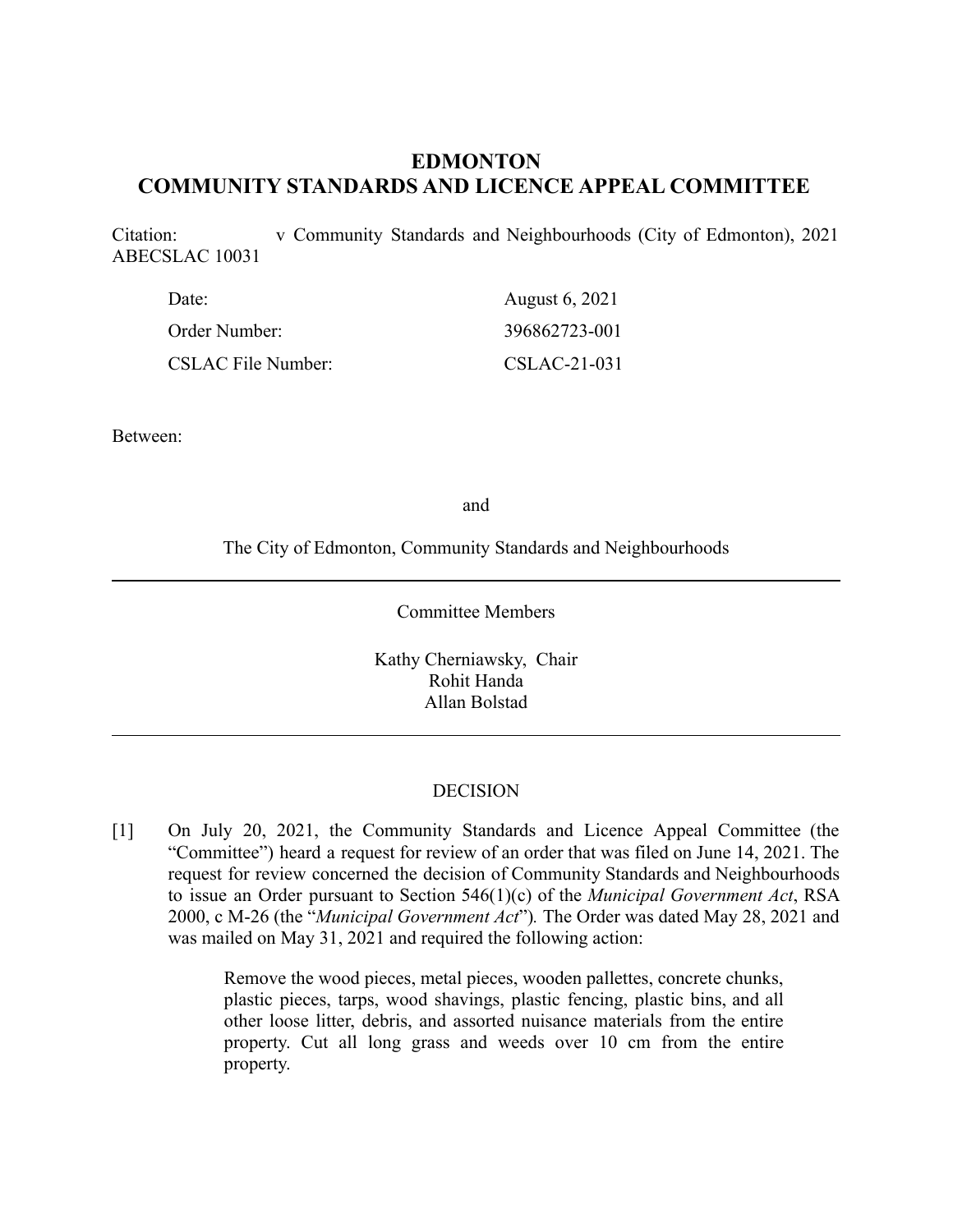# YOU MUST COMPLY WITH THIS ORDER BEFORE: June 17, 2021

- [2] The subject property is located at 226 Lee Ridge Road NW, Edmonton.
- [3] The hearing on July 20, 2021 was held through a combination of written submissions and video conference. The following documents were received prior to the hearing and form part of the record:
	- Copy of the Order issued pursuant to the *Municipal Government Act*;
	- The Appellant's written request for review and submission; and
	- The Respondent's written submission, including two sets of photographs taken May 28, 2021 and July 19, 2021.

# **Preliminary Matters**

- [4] At the outset of the hearing, the Chair confirmed with the parties in attendance that there was no opposition to the composition of the panel.
- [5] The Chair outlined how the hearing would be conducted, including the order of appearance of parties, and no opposition was noted.
- [6] As the Applicant raised the issue of timeliness, the Committee noted that the Order was dated May 28, 2021 and based on submitted written evidence:
	- i) it was mailed to the Applicant on May 31, 2021 and as the *Interpretation Act* presumes that the Order would have been received in 7 days (June 7, 2021).
	- ii) The request was received on June 14, 2021
- [7] The Chair asked the Respondent to comment on timeliness as the written request appears to have been received in time in accordance with Section 547 of the Municipal Government Act.
- [8] The Respondent responded that they had no objections regarding the timing of the appeal.

# **Summary of Hearing**

- *i) Position of the Applicant,*
- [9] The City of Edmonton encourages citizens to reduce waste and to recycle and reuse materials whenever possible. The materials in question are designated to be reused in the Applicant's landscaping project. They were on the property for less than two days when the Order was issued.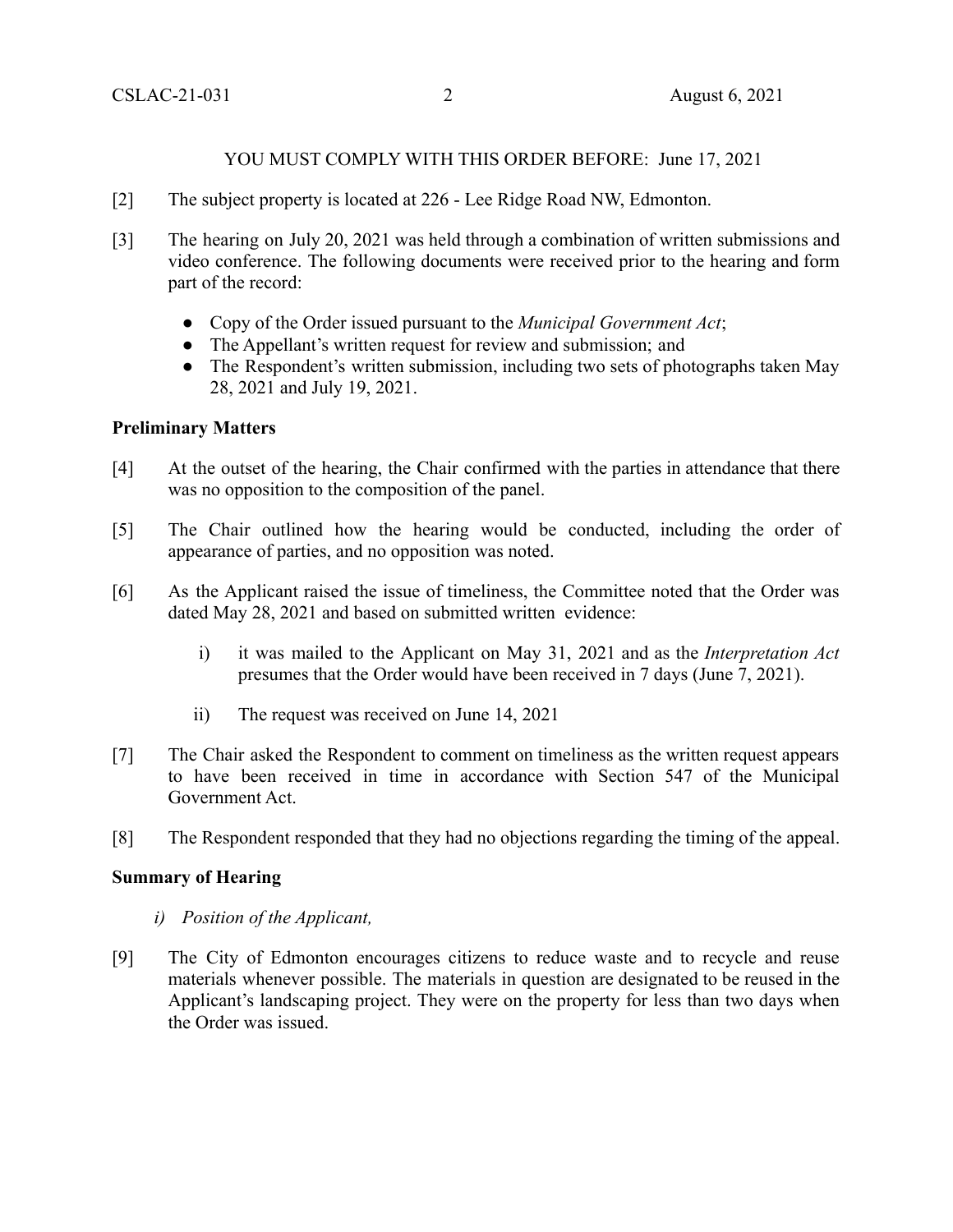- [10] Nothing has been removed from the property since the Order was issued and the majority of the materials have already been integrated into the landscaping as per the photographs taken on July 19, 2021. The tall grass was sprayed on the morning of May 28, 2021.
- [11] A violation ticket was also issued at the time of the inspection, prior to the Order being issued. The Applicant attempted to contact the Municipal Enforcement Officer regarding the ticket and a voicemail was left from her indicating she had the right to issue a ticket at her discretion due to the history of the property.
- [12] She also stated that she would not like to be his neighbour. The Applicant believes that each violation should be treated as a new case and should be subject to the same guidelines. Municipal Enforcement Officers should not be permitted to make decisions based on their own personal bias.
- [13] A load of material such as fencing boards could be delivered to a property in the morning and if a neighbour decided to call in a complaint that afternoon, an officer would be sent out. While the material may have been just sitting there for a day or two, as was the case here, the officer could decide it looks like a nuisance and can issue an Order.
- [14] If a Notice to Comply had been issued the Applicant would have immediately contacted the Municipal Enforcement Officer and requested her to come back to review the property. Instead, a ticket was issued followed by an Order and the Municipal Enforcement Officer was almost rude in the voicemail that she left.
- [15] The Community Standards's approach is flawed. It operates on the basis of enforcement first and engagement second. If a property has received a single prior violation it is deemed to be a repeat offender and if it has received two or more prior violations it is considered a problem property. If a complaint is received an Order can be issued immediately while a neighbour's property, that might be in worse condition, is ignored.
- [16] requested that the Committee cancel the Order and that all records of it be removed from the file.
- [17] The Chair clarified that the Committee only has jurisdiction to review the Order and has no jurisdiction regarding the ticket that was issued - that is a separate process.
- [18] The Applicant provided the following responses to questions from the Committee:
	- a) The material shown in the photographs taken on May 28, 2021 was delivered on May 26 and May 27, 2021 for the purpose of landscaping his own private property. They were recycled materials which he had purchased on Kijiji and had nothing to do with his home based business. He had just removed the pieces of concrete shown in the photographs from his property.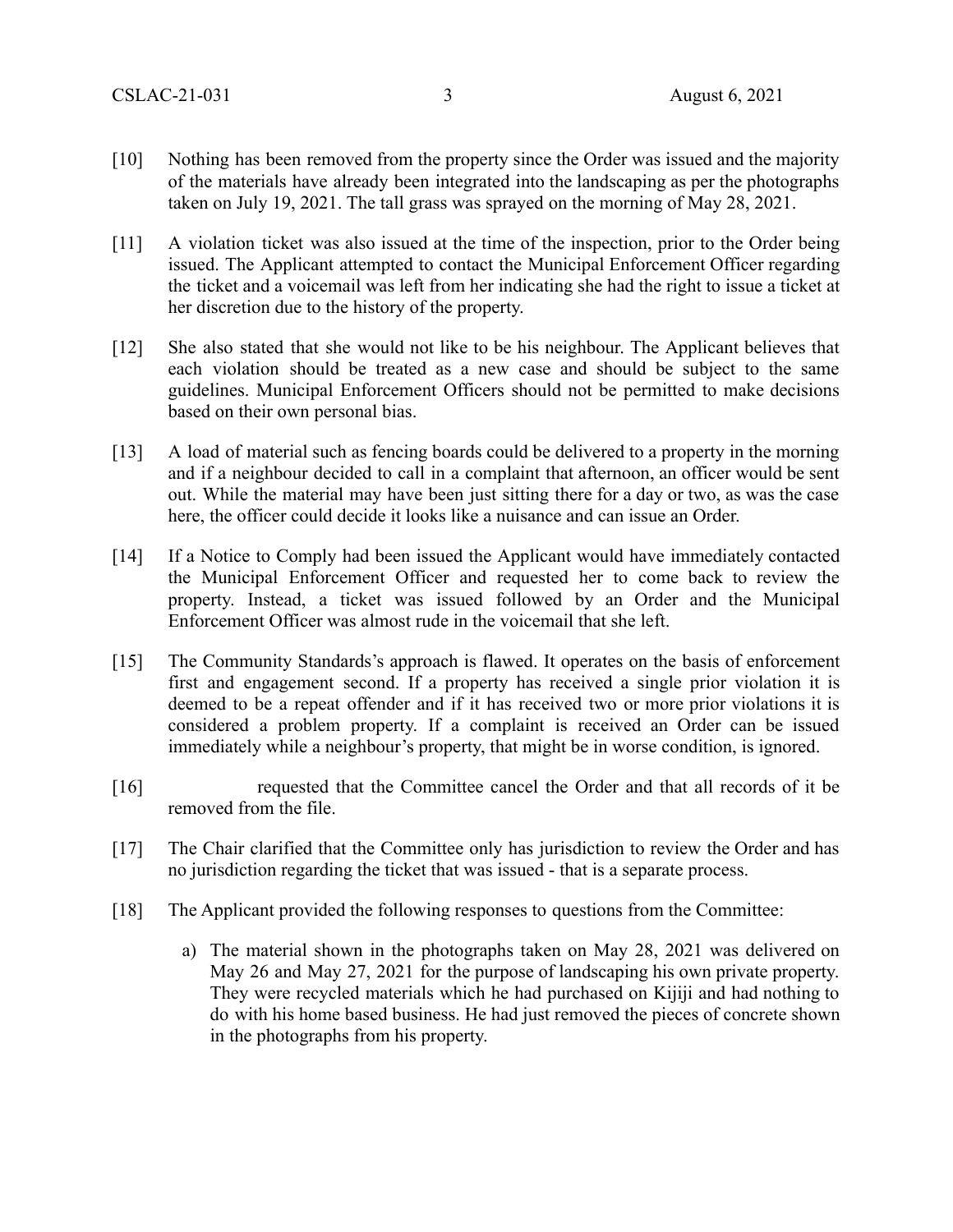- b) The small shed in the photo is in the process of getting siding and a roof put on. No permit is required for this shed due to its small size.
- c) Nothing on the property has anything to do with his business. It is all personal material which was acquired on May 26 and May 27 - two days prior to the inspection.
- d) As per the July 19, 2021 photographs, the majority of the material has already been incorporated into the landscaping.
- e) The Applicant confirmed that the photographs are of his front yard as he had no access to the rear of his property. The subject site backs onto a City boulevard and 34 Avenue.
- f) does not have any photographs of the front of his property prior to the materials being delivered on May 26 and May 27, 2021.
- *ii) Position of the Respondent, C. Perizzolo*
- [19] Ms. C. Perizzolo, Acting Coordinator, Complaints and Investigations, appeared on behalf of the City of Edmonton. She provided a summary of the investigation.
- [20] On May 28, 2021 a Municipal Enforcement Officer attended the property in response to a citizen's complaint regarding the untidy and unsightly condition. The Officer observed a nuisance condition at the front of the property which included scrap wood, metal, wood pallets, concrete pieces, plastic, fencing, and other debris, including long grass in excess of 10 centimeters. Four photographs were taken.
- [21] Section 6(2) of the *Community Standards Bylaw* definces nuisance on land as

land, or any portion thereof, that shows signs of a serious disregard for general maintenance and upkeep, whether or not it is detrimental to the surrounding area,

For further clarification, the *Bylaw* lists examples of nuisance conditions which include excessive accumulation of material including building materials, appliances, household goods, boxes, garbage or refuse, whether of any apparent value or not as well as any unkempt grass or weeds higher than 10 centimeters.

- [22] Due to the extensive history with this property, the Municipal Enforcement Officer proceeded directly with the issuance of a bylaws violation ticket as well as a 546 Municipal Government Act Order.
- [23] Section 546(1) of the *Municipal Government Act* states that if, in the opinion, of a designated officer, a property is detrimental to the surrounding area, because of its unsightly condition, the officer, may by written order, require the owner of the property to improve its appearance in the manner specified.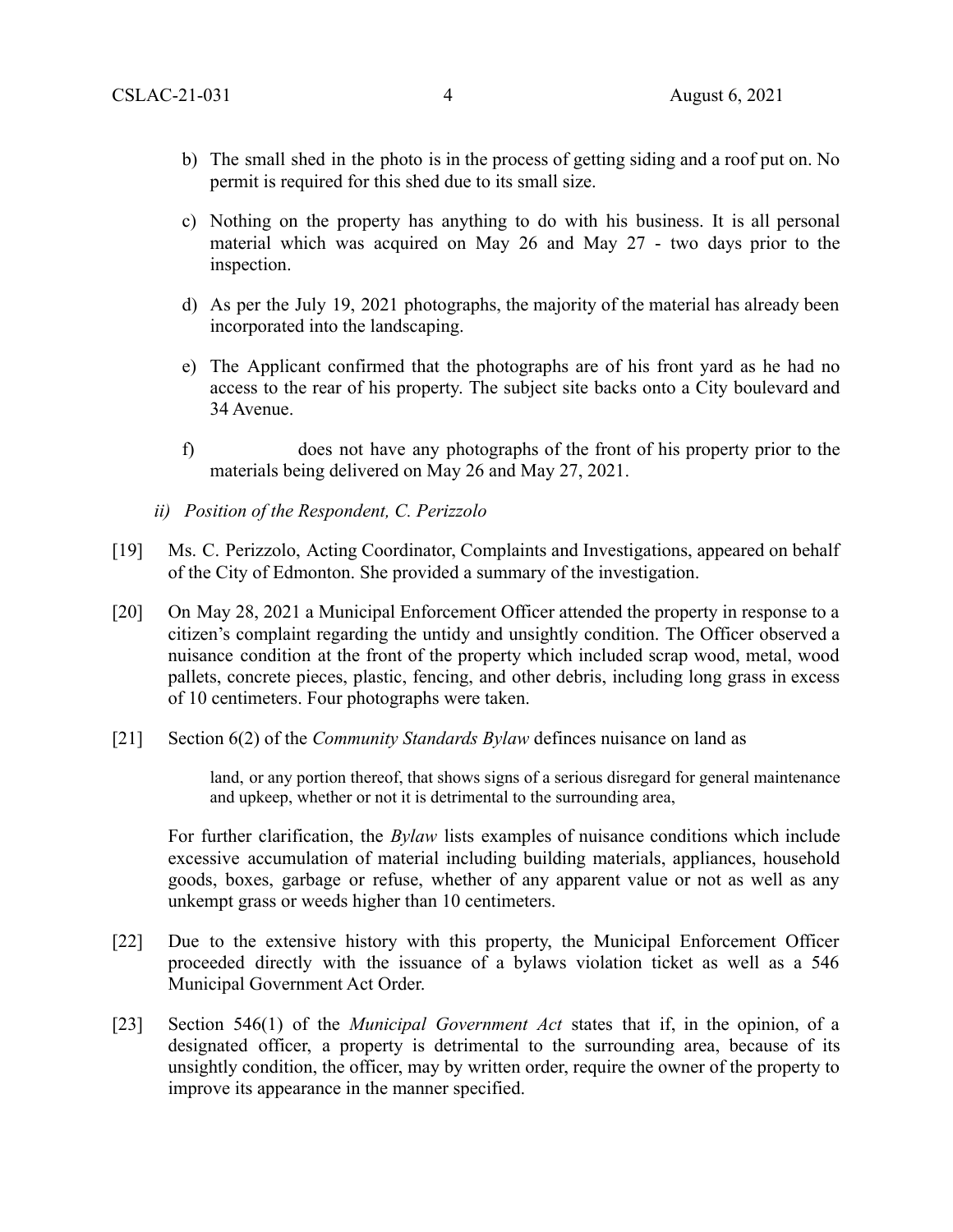- [24] The Municipal Enforcement Officer spoke with on June 9, 2021 and advised that the ticket was issued for the violation of Section 6 of the *Community Standards Bylaw*. At that time the Applicant was provided with information on how to contest the ticket. The 546 *MGA* Order was issued in order to have the nuisance material removed from the property.
- [25] There is a Development Permit in place at this location allowing for a Home Based Business. Conditions on this permit stipulate that no outdoor storage of materials associated with the business is permitted and no aspects of the business operations should be detectable from outside the property. At the time of the inspection it was unknown if the material was part of the business or simply personal material.
- [26] Two sets of photographs are before the Committee today. The first was taken on May 28, 2021 and the second was taken yesterday, July 19, 2021. During yesterday's inspection the Municipal Enforcement Officer spoke with and confirmed that partial compliance of the *MGA* Order had been achieved. The grass had been trimmed and the materials on the driveway were organized and the driveway had been swept. However, there were still some nuisance materials that had not yet been removed.
- [27] Ms. Perizzolo provided the following responses to questions from the Board:
	- a) She clarified that the ticket was issued as a result of a contravention of section 6 of the *Community Standards Bylaw* and this ticket is not before the Committee today. Only the 546 *MGA* Order is before the Committee today which requires the owner of the property to improve the appearance of the property in the manner specified as per section 546 of the *MGA.*
	- b) The citizen's complaint was filed on May 20, 2021, and the officer inspected the property on May 28, 2021 and verified a nuisance condition. At that time it was difficult to know what the materials were going to be used for.
	- c) In this case, due to the previous bylaw history and previous warnings given, it was decided to proceed directly to a 546 *MGA* Order. The nuisance was at the front of the property and detrimental to the surrounding area and showed a serious disregard for general upkeep and maintenance.
	- d) It is not the City's standard approach to issue a ticket each and every time just because there is a history with the property. Each case is investigated on its own merit and information received from a citizen, the state of the property, and recent history are evaluated.
	- e) Ms. Perizzolo confirmed that there are still concerns with the property as of yesterday although there has been significant improvement. It is the City's position that the Order was validly issued on May 28, 2021, as a result of an inspection on that date.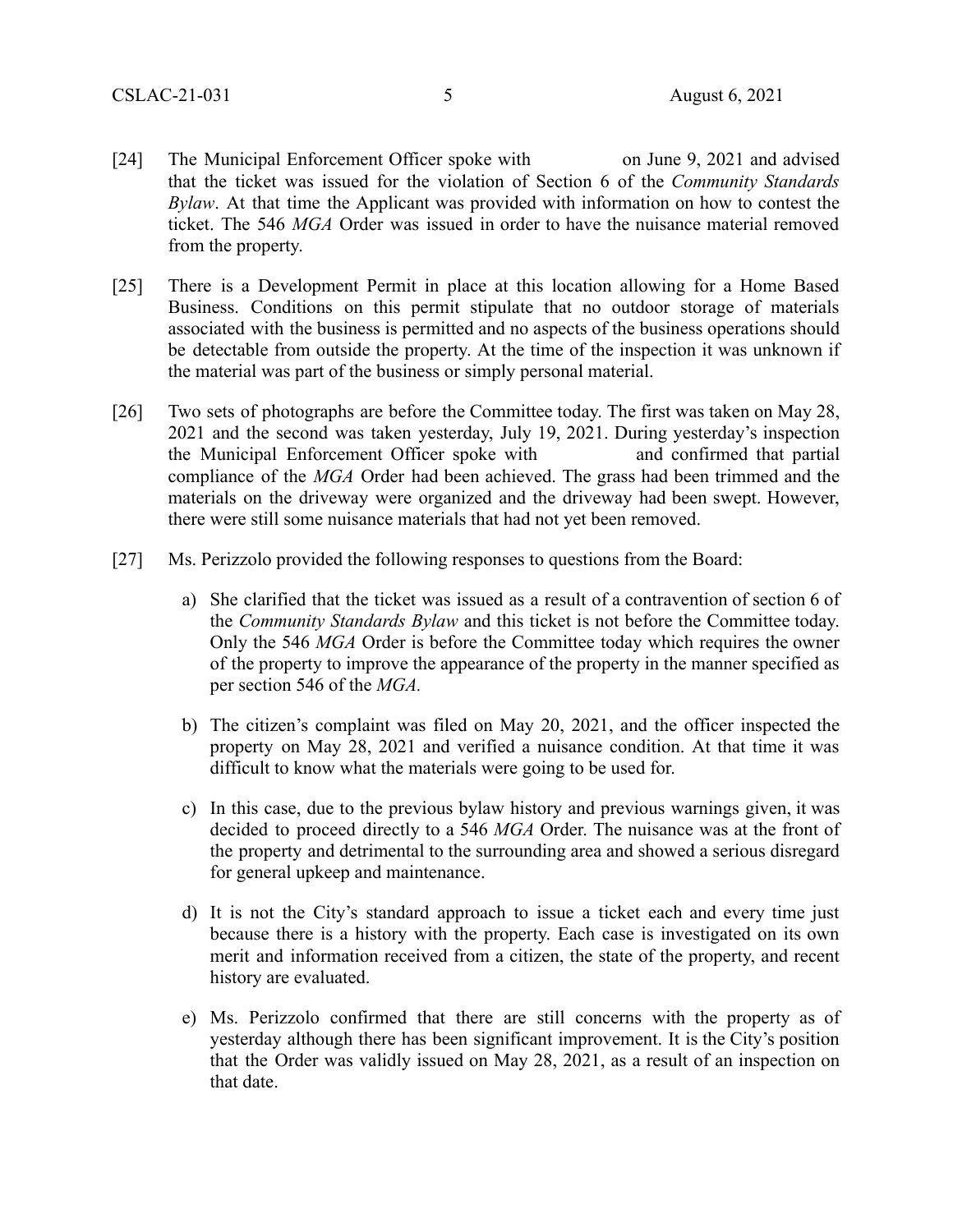# *iii) Rebuttal of the Applicant*

- [28] It is hard to believe that the complaint was received on May 20, 2021, and it took eight days to inspect the property. He adamantly states that the material was delivered on May 26 and May 27, 2021.
- [29] The past history of this property also includes the previous home owner who had run-ins with Community Standards because they do not properly engage with citizens.
- [30] He disputes that he had a conversation with the Municipal Enforcement Officer after the Order was issued. The Officer only left a voicemail.
- [31] The July 19, 2021 photographs clearly show that the majority of the materials have already been incorporated into the landscaping and the remaining materials are in a tidier position. There is clear evidence that improvements have been made to the property.
- [32] If each incident is supposed to be treated as an individual case, as stated by Ms. Perizzolo, how does past history play into it? Incidents in the past included not being able to get to weeds or long grass in the springtime, a truck which was purchased for restoring and garbage bags laying near the truck he was cleaning out while he took a break. Ninety percent of the time the issue was rectified before the City sent out a notice.
- [33] The steps outlined by Ms. Perizzolo regarding a nuisance condition, the inspection process and the process of issuing tickets do not make sense.
- [34] provided the following responses to questions from the Committee:
	- a) He expects to have all of the landscaping work completed by July 31, 2021.
	- b) He cannot explain why a complaint would have been made on May 20, 2021, as the materials were not dropped off until May 26 and May 27, 2021. Materials dropped off on those dates include mulch, wood and an old window well. The small pile of road crush was already there as well as an oil pan and a couple of plastic pails. The tools and wheelbarrow were not put out until after May 27, 2021 as he intended to use them for the landscaping work.
	- *iv) Rebuttal of the Respondent*
- [35] Ms. Perizzolo declined the opportunity for further comments.

# **Decision**

[36] The Order is confirmed and the compliance date is varied to July 31, 2021.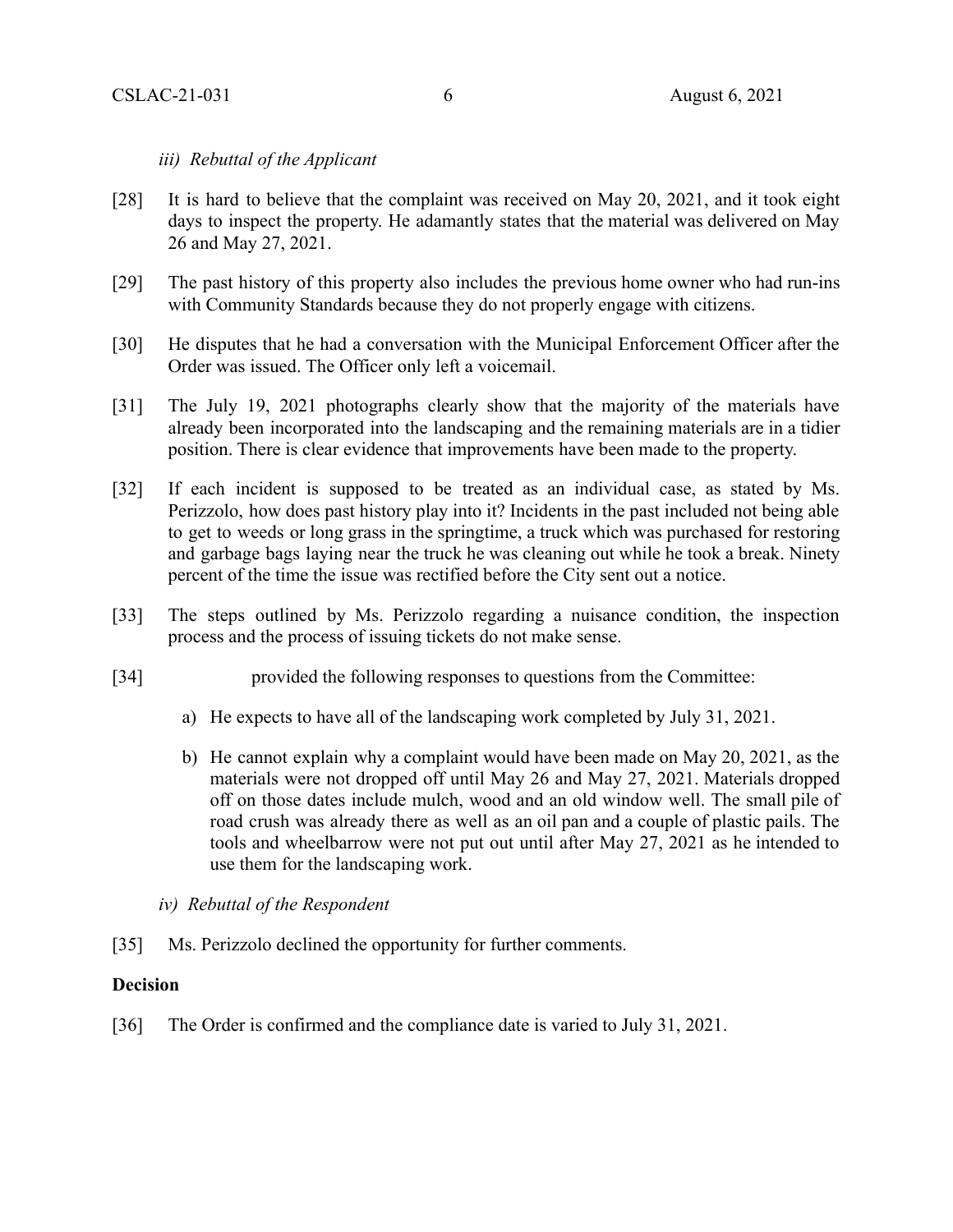#### **Reasons for Decision**

- [37] This hearing is to review an Order dated May 28, 2021 and issued to the Applicant pursuant to section 546(1)(c) of the *Municipal Government Act* (the *Act*). Section 546 of the *Act* states:
	- (0.1) In this section,

(a) "detrimental to the surrounding area" includes causing the decline of the market value of property in the surrounding area;

(b) "unsightly condition",

(i) in respect of a structure, includes a structure whose exterior shows signs of significant physical deterioration, and

(ii) in respect of land, includes land that shows signs of a serious disregard for general maintenance or upkeep.

(1) If, in the opinion of a designated officer, a structure, excavation or hole is dangerous to public safety or property, because of its unsightly condition, is detrimental to the surrounding area, the designated officer may by written order

(a) require the owner of the structure to

(i) eliminate the danger to public safety in the manner specified, or

- (ii) remove or demolish the structure and level the site;
- (b) require the owner of the land that contains the excavation or hole to
	- (i) eliminate the danger to public safety in the manner specified, or
	- (ii) fill in the excavation or hole and level the site;
- (c) require the owner of the property that is in an unsightly condition to

(i) improve the appearance of the property in the manner specified, or

(ii) if the property is a structure, remove or demolish the structure and level the site.

- (2) The order may
	- (a) state a time within which the person must comply with the order;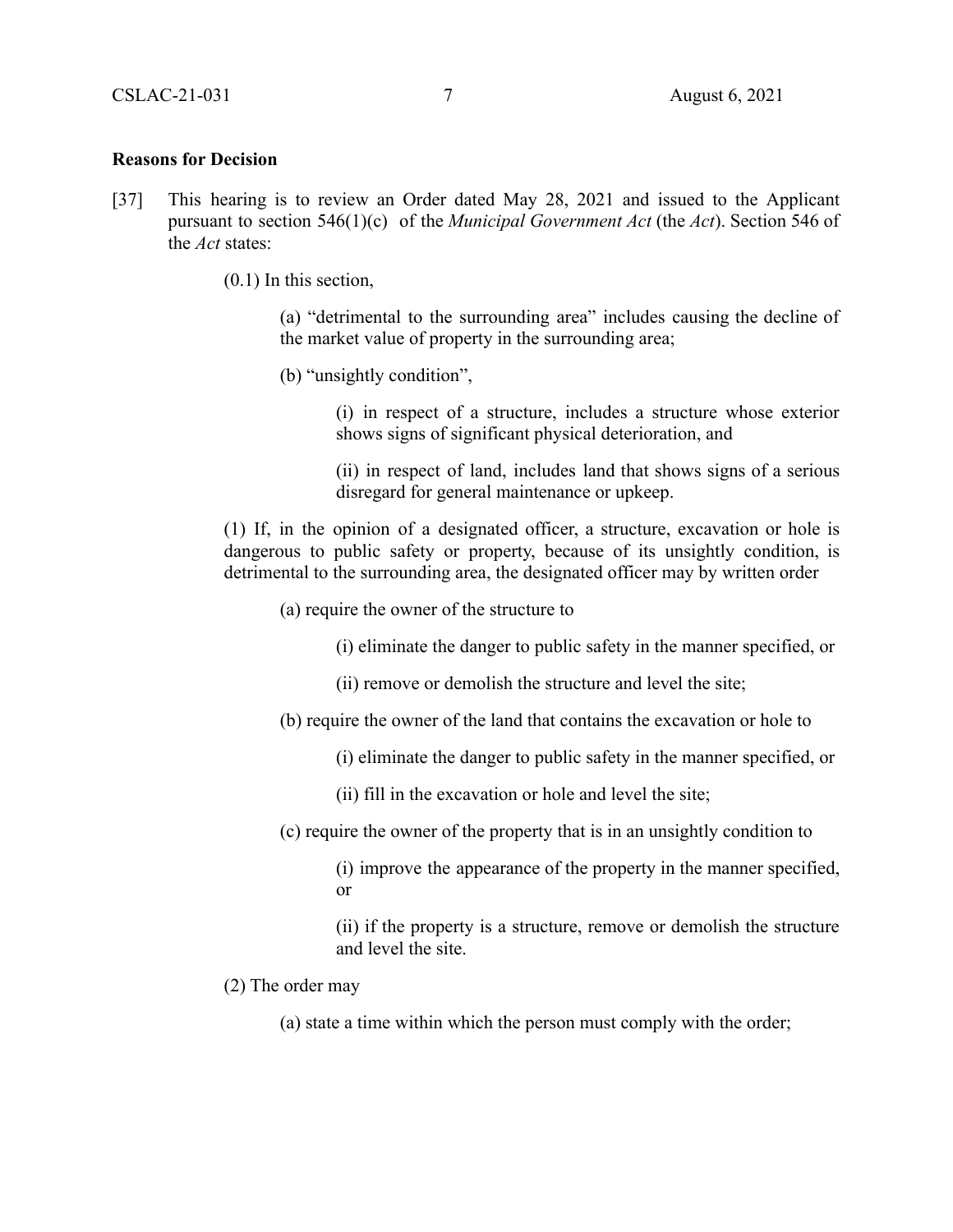(b) state that if the person does not comply with the order within a specified time, the municipality will take the action or measure at the expense of the person."

[38] The Order under review states in part

As a result of an inspection of the property on May 28, 2021.

In my opinion, being an employee of the City of Edmonton having the delegated power, duties and functions of a designated officer for the purposes of section 546, the property, because of its unsightly condition, is detrimental to the surrounding area.

YOU ARE THEREFORE ORDERED TO:

Remove the wood pieces, metal pieces, wooden pallettes, concrete chunks, plastic pieces, tarps, wood shavings, plastic fencing, plastic bins, and all other loose litter, debris, and assorted nuisance materials from the entire property .

Cut all long grass and weeds over 10 cm from the entire property.

YOU MUST COMPLY WITH THIS ORDER BEFORE: June 17, 2021

- [39] Per section 547 of the *Act* and section 8(1)(b) of the *Community Standards and Licence Appeal Committee Bylaw*, the Committee is authorized to conduct reviews of Orders issued under section 546 of the *Act* and to then confirm, vary, substitute or cancel them if a written request for review is filed with the Committee, 7 days after the date the order is received by the Applicant.
- [40] Based on the information presented by the Applicant and the Respondent, the Committee finds that the request for review was filed within the time frame required in section 547(1)(b) of the *Act.*
- [41] The Applicant asked the Committee to set aside the section 546 Order for two reasons. First, each incident should be considered a new matter and the City should have contacted the property owner and allowed him the opportunity to comply, rather than acting unilaterally on an alleged neighbour complaint and issuing an order and tickets. Second, the cited materials on his property were designated for reuse in his personal landscaping and had been on the property only for 2-4 days prior to the order being issued. The City encourages waste reduction, recycling and reuse and that is exactly what the Applicant was doing as demonstrated by the fact submitted photos show that most of the materials have been incorporated into his landscaping.
- [42] In their submissions, the parties both referred to Bylaw violations tickets and to section 545 of the *Act* which authorizes Orders in the event of a Bylaw infraction. However, the only matter under review in this hearing is the section 546 Order cited above concerning an unsightly property. The Committee makes no findings whatsoever with respect to any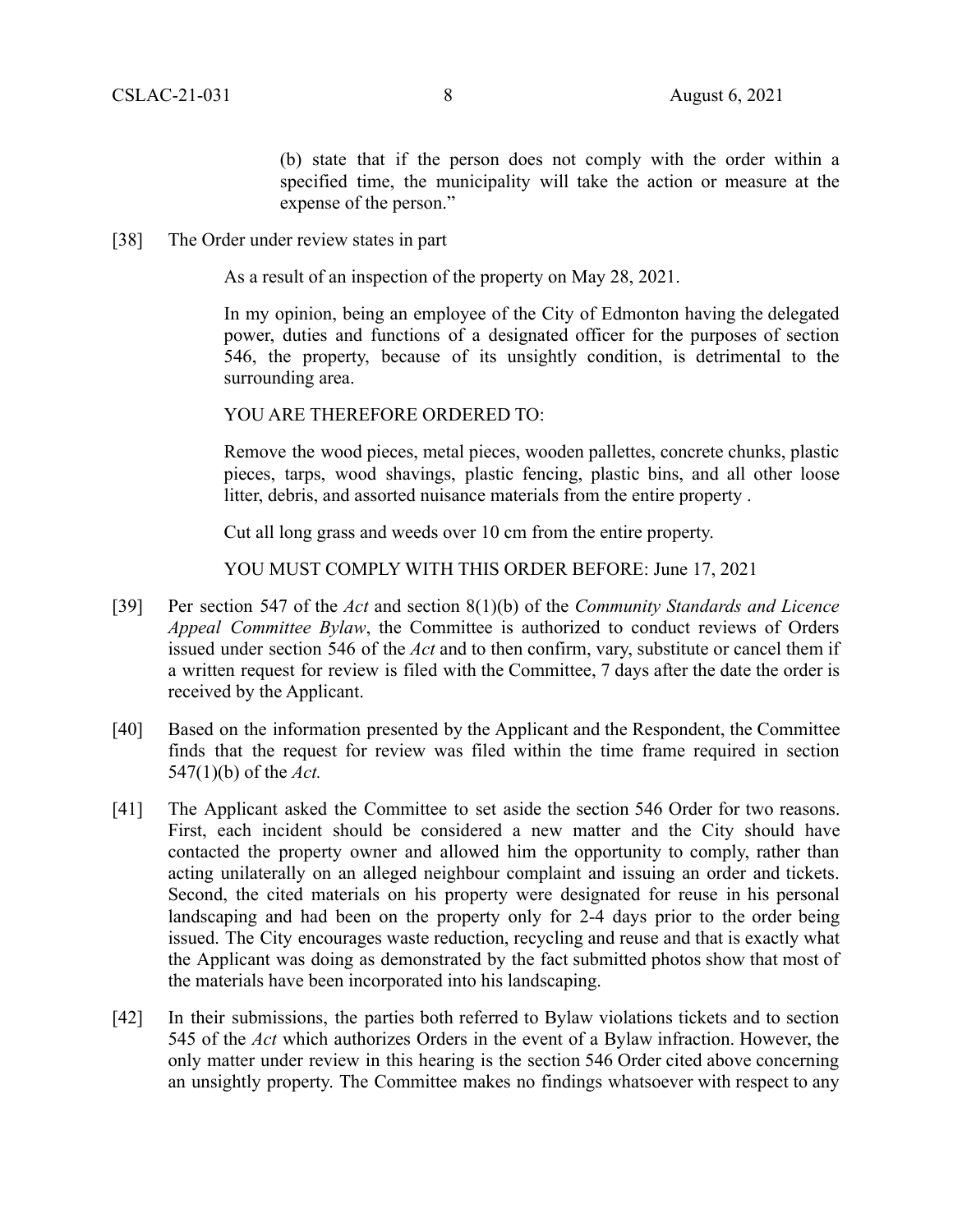other order which may or may not exist. Further, this Committee has no authority with respect to tickets or associated fines issued for alleged Bylaw infractions with respect to the subject property. Those matters are subject to scrutiny in other legal forums.

- [43] Based on the four submitted photographs taken during the May 28, 2021 inspection, the Committee finds that the subject property was in an unsightly condition and detrimental to surrounding properties as defined in section 546 of the *Act* and that on the face of it, the Order should be confirmed.
- [44] The Committee then considered the following factors in determining whether the Order should nonetheless be varied, substituted or canceled:
	- i) The Order refers to "wood pieces, metal pieces, wooden pallettes, concrete chunks, plastic pieces, tarps, wood shavings, plastic fencing, plastic bins, and all other loose litter, debris, and assorted nuisance materials"
	- ii) The Applicant indicated that the mulch, wood and old window well had been delivered on May 26 and 27, 2021 and were only on the property for a couple days. However, he also agreed that some of the other listed items had been in place on his front yard for a longer time.
	- iii) A complaint from a Neighbour about the state of the property was received by the City concerning the property May 20, 2021.
	- iv) Both parties agreed that this was not the first incident involving the condition of the subject property since the Applicant purchased it.
	- v) The City has discretion with regard to issuing orders and there is no Bylaw which requires the City to issue a warning or notice to comply prior to the issuance of an order under Section 546 of the *Act*.
	- vi) Orders issued per section 546 of the *Act* are not based on Bylaw violations, they are intended to address properties which are determined to be either dangerous to public safety or, as in this case, unsightly and detrimental to surrounding properties.
- [45] Given these factors, the Committee was not persuaded that the Order should be substituted or cancelled because the City failed to issue a notice to comply or discuss the matter with the Applicant prior to the issuance of the section 546 Order.
- [46] The Committee took note that some of the listed items remain on the front yard of the property while other items no longer appear on the 8 photos dated June 18, 2021. The photos show that many items appear in a tidier pile or have been moved and repurposed by incorporation into the Applicant's landscaping. In addition, the grass has been cut to a length less than 10 centimeters. The Applicant has indicated that given his work commitments, he will be able to fully complete his landscaping and remove or repurpose any remaining items by July 31, 2021.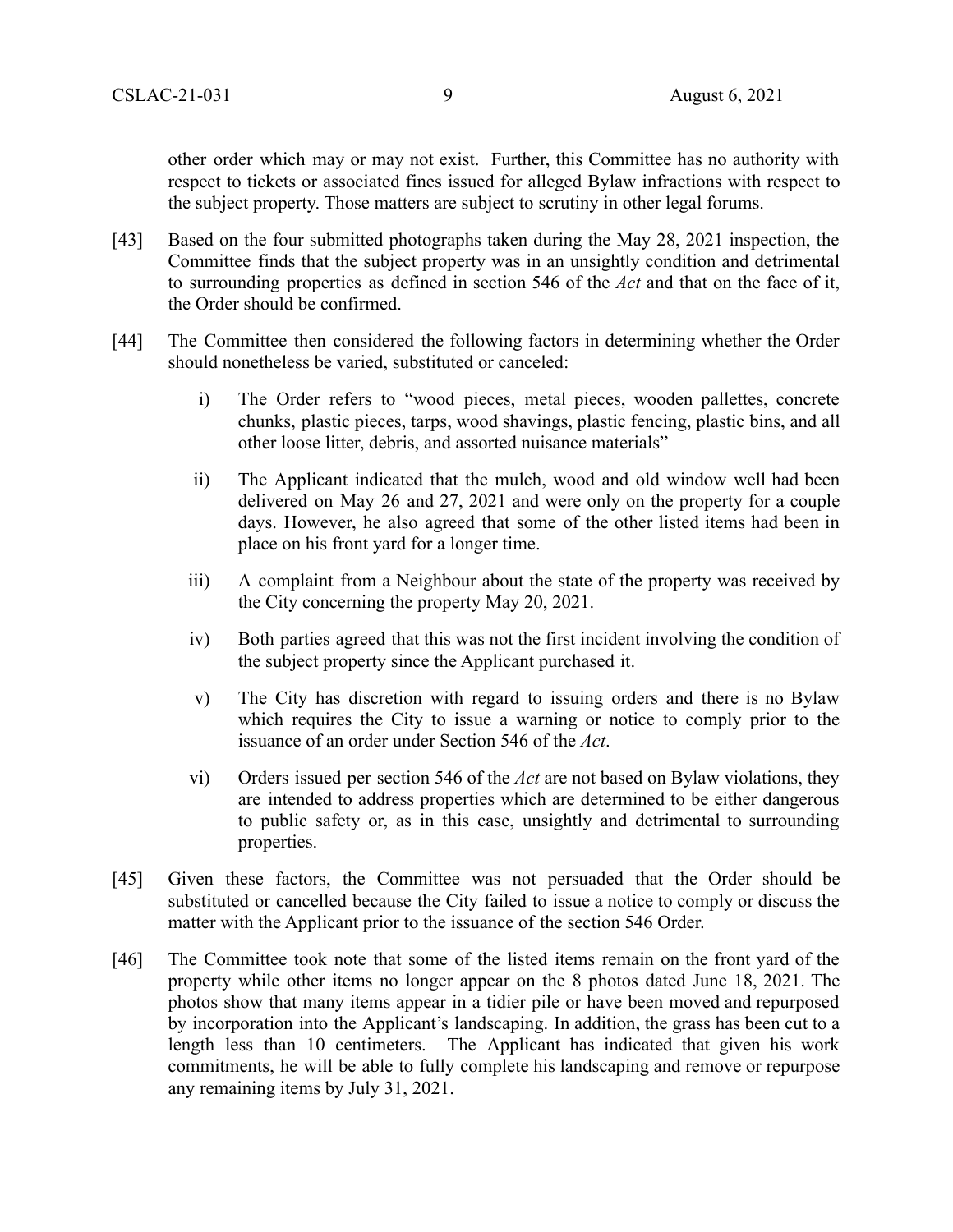- [47] Given the documented progress described by the Applicant and the City's extraordinary authority to step in and bring the property into compliance with the Act and to charge the Applicant for the associated costs, the Board finds this revised timeline reasonable to allow the Applicant full opportunity to fully address the state of the property through his own efforts.
- [48] For these reasons, the Board confirms the section 546 Order dated May 28, 2021 and substitutes July 31, 2021 in place of June 17, 2021 as the date of compliance.

KChemian 5}.

Kathy Cherniawsky, Chair Community Standards and Licence Appeal Committee

cc:

Community Standards and Neighbourhoods – J. Lallemand, C. Perizzolo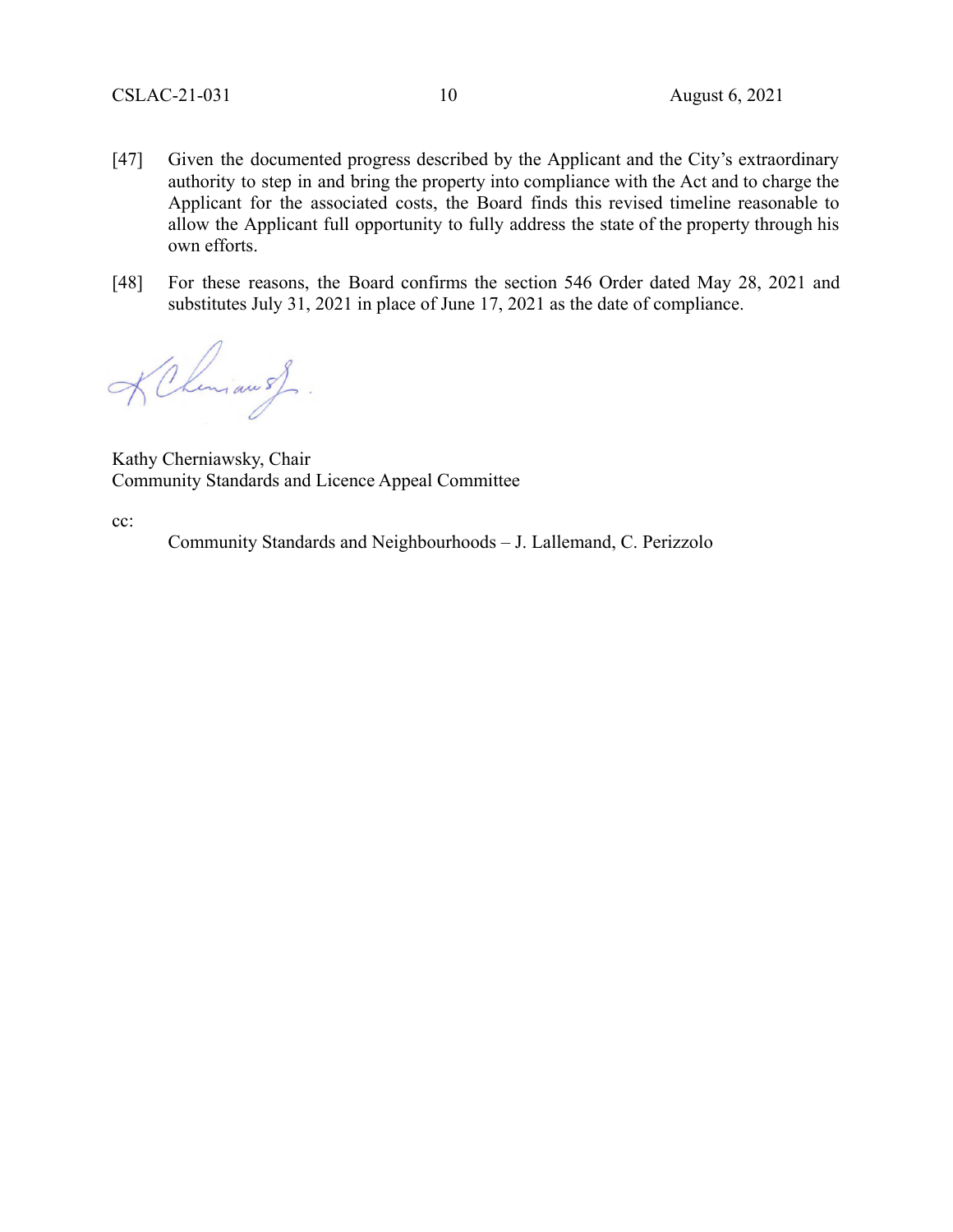# **Important Information for the Appellant**

1. A person affected by this decision may appeal to the Alberta Court of Queen's Bench under Section 548 of the *Municipal Government Act*, RSA 2000, c M-26 if the procedure required to be followed by this Act is not followed, or the decision is patently unreasonable.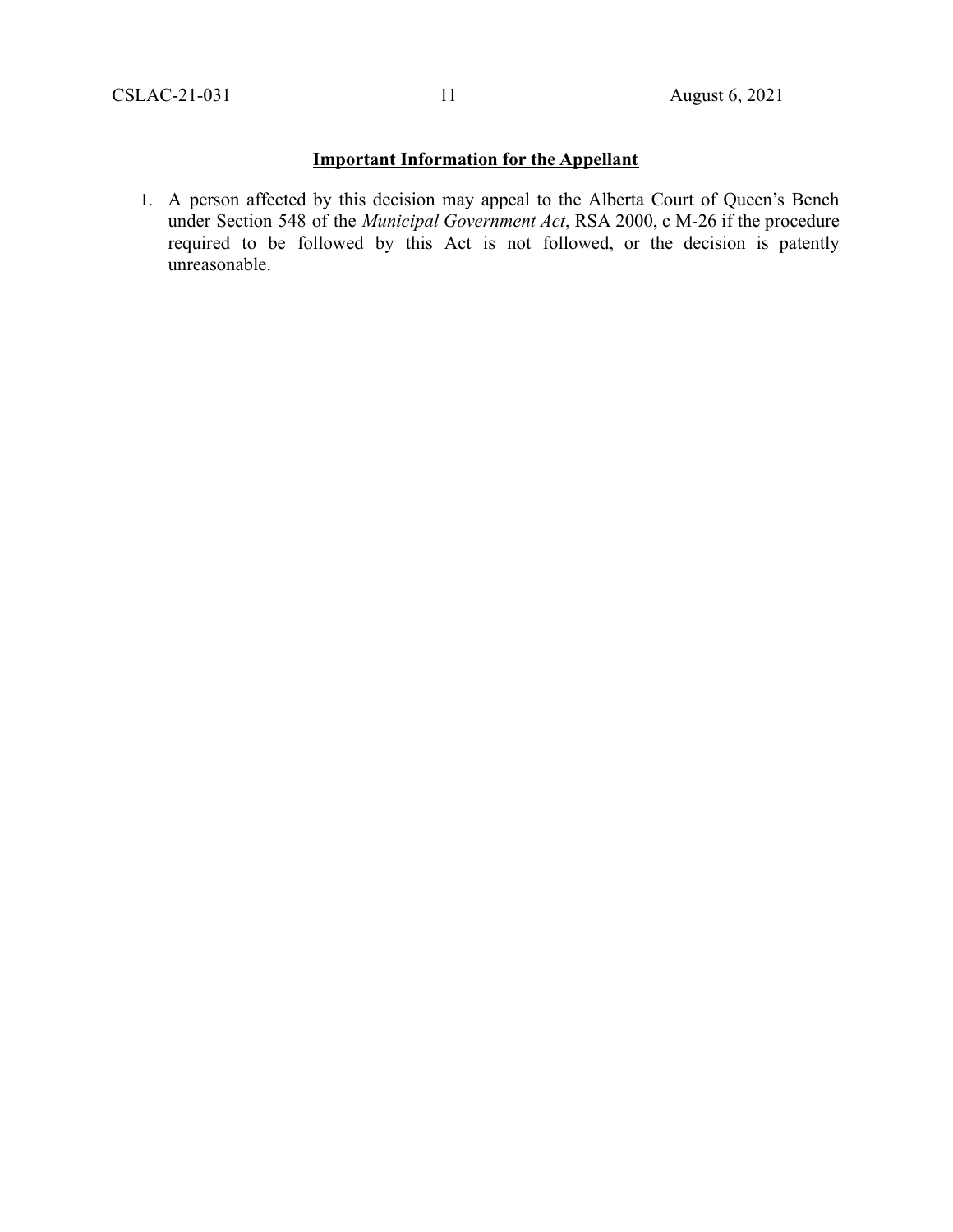# **EDMONTON COMMUNITY STANDARDS AND LICENCE APPEAL COMMITTEE**

Citation: v Community Standards and Neighbourhoods (City of Edmonton), 2021 ABECSLAC 10032.

| Date:                     | August 6, 2021 |
|---------------------------|----------------|
| Order Number:             | 391436346-001  |
| <b>CSLAC File Number:</b> | CSLAC-21-032   |

Between:

and

The City of Edmonton, Community Standards and Neighbourhoods

Committee Members

Kathy Cherniawsky, Chair Rohit Handa Allan Bolstad

#### DECISION

[1] On July 20, 2021 the Community Standards and Licence Appeal Committee (the "Committee") heard a request for review of an order that was filed on June 15, 2021. The request for review concerned the decision of Community Standards and Neighbourhoods to issue an Order pursuant to Section 546(1)(c) of the *Municipal Government Act*, RSA 2000, c M-26 (the "*Municipal Government Act*")*.* The Order was dated April 27, 2021 and was mailed on April 29, 2021 and required the following action:

> **Remove all damaged, dismantled, and derelict vehicles. Additionally, remove all wood, metal, plastic, tree trimmings, branches, plywood, lumber, pallets, constructions materials, renovation materials, window casings, railings, clothing, fabrics, tools, ladders, heaters, generators, light towers, pressure washers, auto parts, tires, wheels, transmissions, bumpers, tailgates, truck canopies, tarps, containers, pails, oil containers, fuel containers, barrels, furniture, benches, stools, tables, chairs, garbage, garbage bags, loose litter and debris and other assorted materials from the entire property and take any actions or**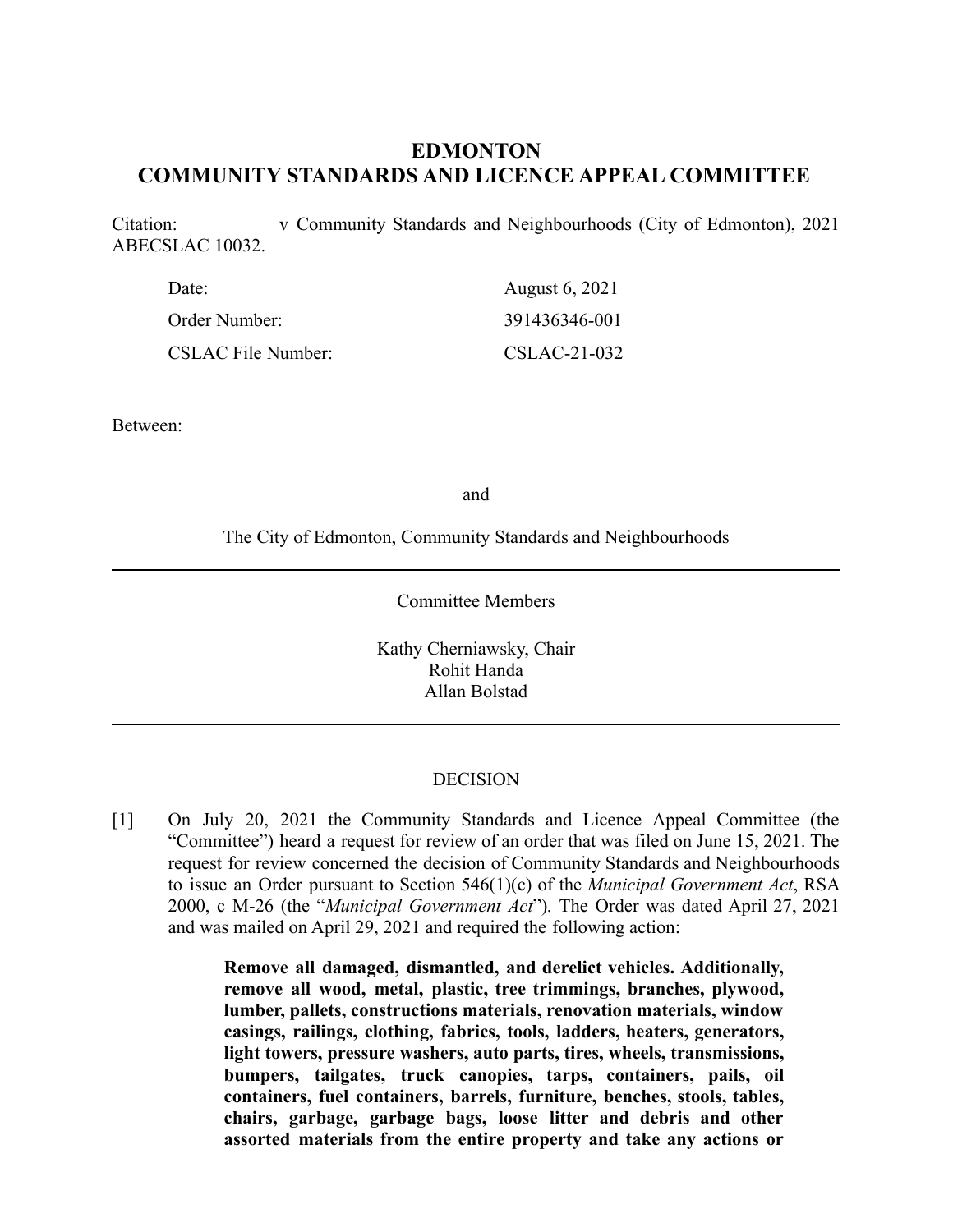**remove any other items that are contributing to the unsightly condition of the property**

**YOU MUST COMPLY WITH THIS ORDER BEFORE: May 18, 2021**

- [2] The subject property is located at 10173 144 Street NW, Edmonton.
- [3] The hearing on July 20, 2021 was held through a combination of written submissions and video conference. The following documents were received prior to the hearing and form part of the record:
	- Copy of the Order issued pursuant to the *Municipal Government Act*;
	- The Appellant's written request for review; and
	- The Respondent's written submission, including a series of photographs.

#### **Preliminary Matters**

- [4] At the outset of the hearing, the Chair confirmed with the parties in attendance that there was no opposition to the composition of the panel.
- [5] The Chair outlined how the hearing would be conducted, including the order of appearance of parties, and no opposition was noted.
- [6] The Chair raised a preliminary issue about whether to proceed in the absence of the Applicant and a jurisdictional issue regarding when the request for review was filed. The Committee is constrained by the 7-day limitation period prescribed by section 547(1)(b) of the *Municipal Government Act*, RSA 2000, c M-26 ("*Municipal Government Act*" or "*Act*"), which states:

#### **Review by council**

**547(1)** A person who receives a written order under section 545 or 546 may by written notice request council to review the order within

- (a) 14 days after the date the order is received, in the case of an order under section 545, and
- (b) 7 days after the date the order is received, in the case of an order under section 546,

or any longer period as specified by bylaw.

[7] The Committee must therefore determine whether the Applicant filed the written request within the 7-day limitation period. If the request was filed late, the Committee has no authority to hear the matter. The Committee invited submissions on this preliminary matter.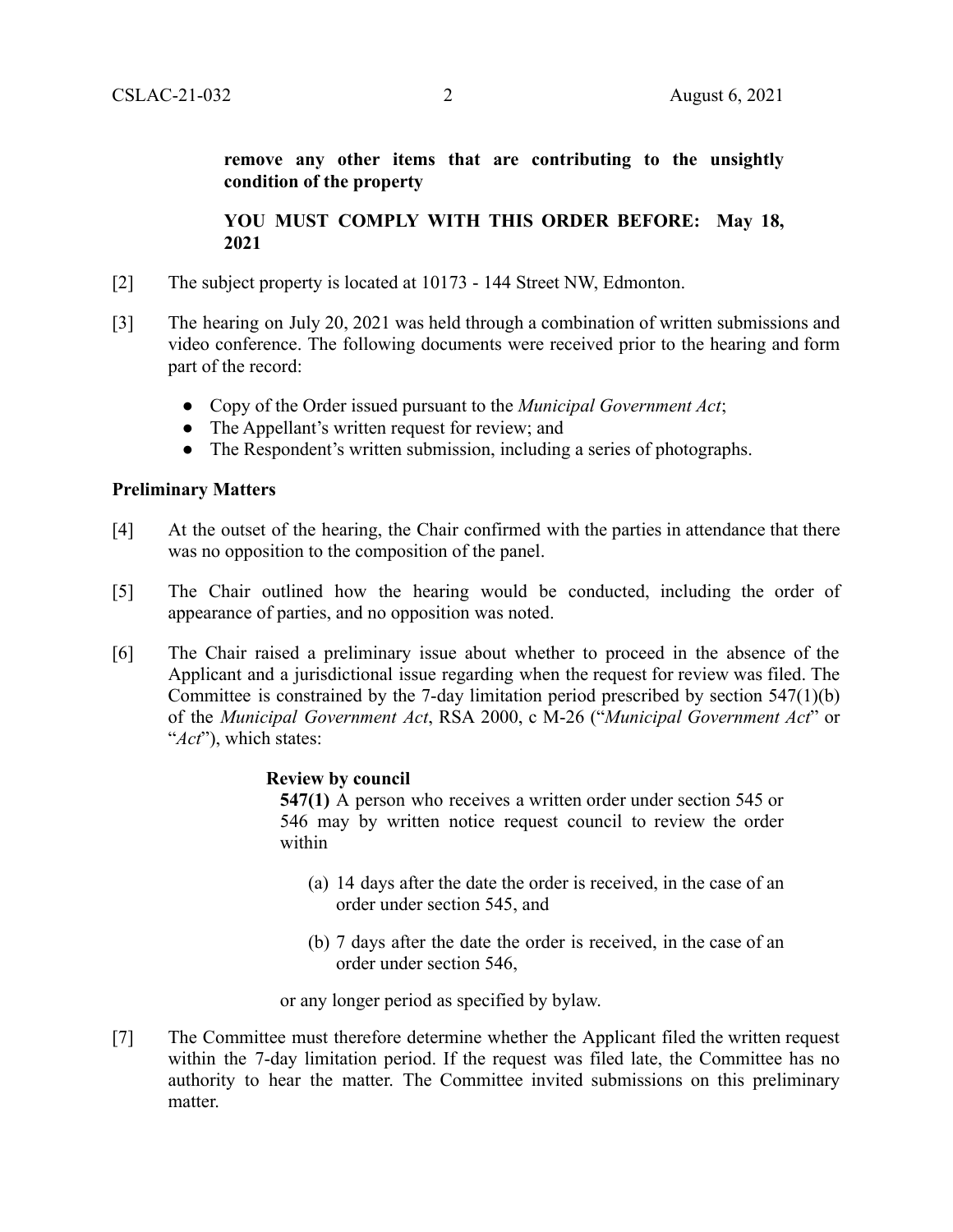#### **Summary of Preliminary Matters**

- [8] Committee Administration attempted by email to contact the Applicant.
- [9] Administration confirmed that the Applicant was properly notified of the hearing and no communication was received.
	- *i) Position of the Applicant,*
- [10] The Applicant was not in attendance at the hearing.
	- *ii) Position of the Respondent, C. Perizzolo*
- [11] Ms. C. Perizzolo, Acting Coordinator, Complaints and Investigations, appeared on behalf of the City of Edmonton.
- [12] C. Perizzolo indicated that she was ready to proceed in the absence of the Applicant.
- [13] The Committee made and passed the following motion:

"The Committee will proceed to determine whether the Appeal was filed on time".

- [14] C. Perizzolo confirmed that the Order was issued on April 27, 2021 and mailed on April 28, 2021. Community Standards was notified of the Appeal on June 15, 2021. Pursuant to Section 547 of the *MGA* it is the City's submission that the Appellant has exceeded the 7 day time frame for filing the appeal and the appeal should not be heard today.
- [15] According to the *Interpretation Act* the Order was deemed to have been served seven days after the mailing date of April 29, 2021. While submitted he did not pick up his mail until June 10, that is not an acceptable argument.
- [16] Ms. Perizzolo confirmed that the Order was mailed to the correct address.

## **Decision**

[17] The Committee has no jurisdiction to consider the request for review.

## **Reasons for Decision**

[18] This hearing is to review an Order dated April 27, 2021 and issued to the Applicant pursuant to section 546(1)(c) of the *Municipal Government Act* (the Act).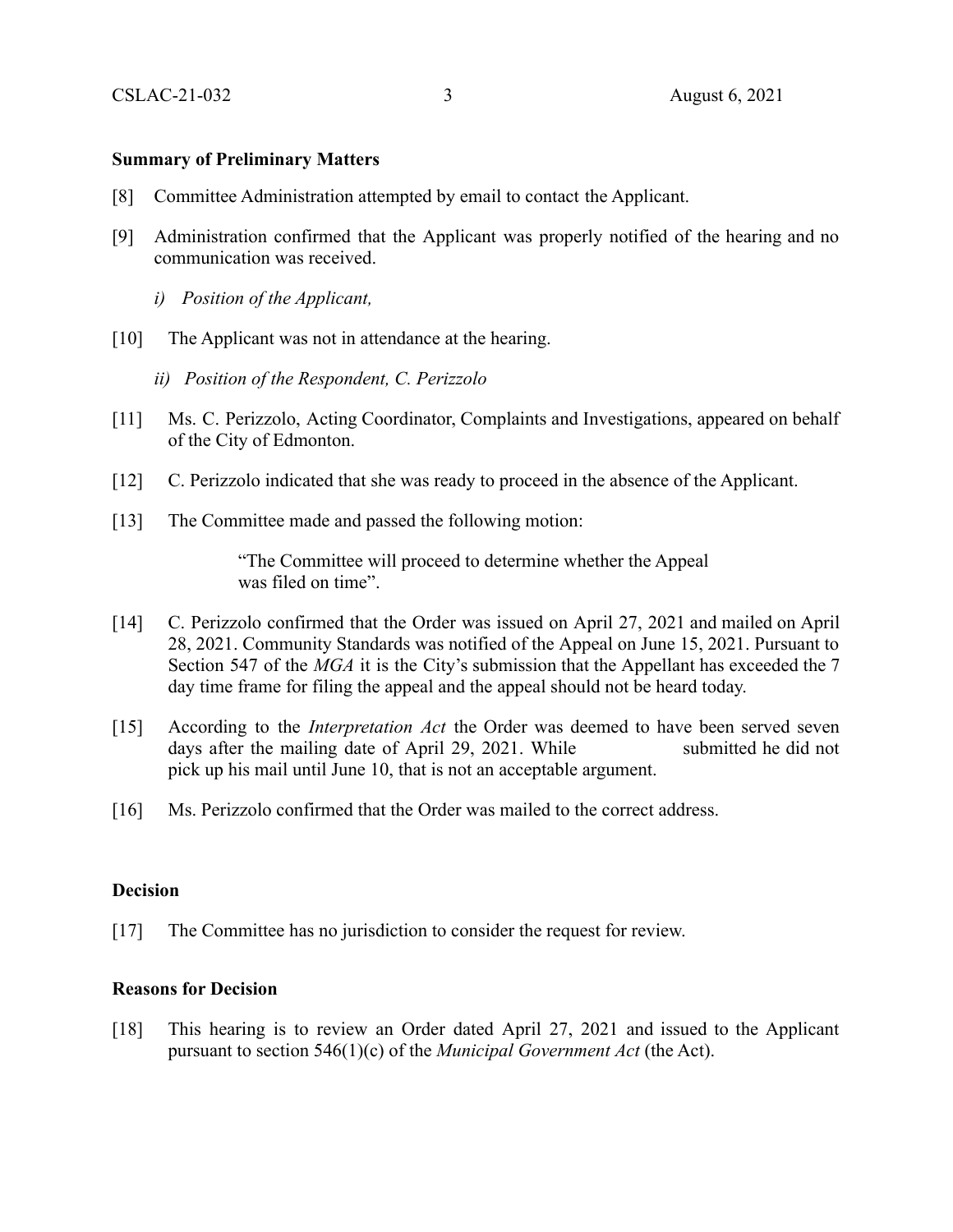- [19] The Committee is authorized under section 547(2) of the *Act* and section 8(1)(b) of the *Community Standards and Licence Appeal Committee Bylaw*, 19003 to conduct reviews of Orders issued per section 546 of the *Act* and to then confirm, vary, substitute or cancel them.
- [20] As the Applicant did not attend the scheduled oral hearing, the Committee considered as a first preliminary issue whether or not the review should proceed in his absence.
- [21] The City requested that the hearing proceed, particularly as the review involved a section 546 Order against an unsightly property with detrimental impacts on surrounding properties.
- [22] The request for review was brought to the attention of CSLAC via an email sent by the Applicant addressed to sdab.edmonton.ca dated June 15, 2021 in which he indicated a desire to file a "2x appeal".
- [23] On June 17, 2021 CSLAC staff sent a written notice of the time, date and place of this section 546 Order review hearing.
- [24] In the interim, no information or communication was received from the Applicant indicating an intention to either abandon this review or request an adjournment.
- [25] The Committee Officer confirmed that unsuccessful attempts were made to contact the Applicant by email immediately prior to the start of the oral review hearing.
- [26] After due consideration of these circumstances, the Committee decided to proceed with the review hearing on the merits in the absence of the Applicant based on his prior written submission and on the submissions and materials provided by the City.
- [27] The Committed then considered as a second preliminary matter whether or not the written request for review had been filed in time and determined that it had not for the following reasons.
- [28] Section 547(1)(b) of the *Act* provides that a person who receives a written order under section 546 may, by written notice, request council to review the order within 7 days after the order is received or any longer period as specified by bylaw.
- [29] Council has passed no Bylaw extending the 7 day appeal period set in section 547(1)(b) of the *Act*.
- [30] According to the evidence before the Board, the Order dated April 27, 2021 was mailed to the correct address from the City offices on April 29, 2021.
- [31] Section 23 of the *Interpretation Act*, RSA 2000 I-8 (the "*Interpretation Act*") states: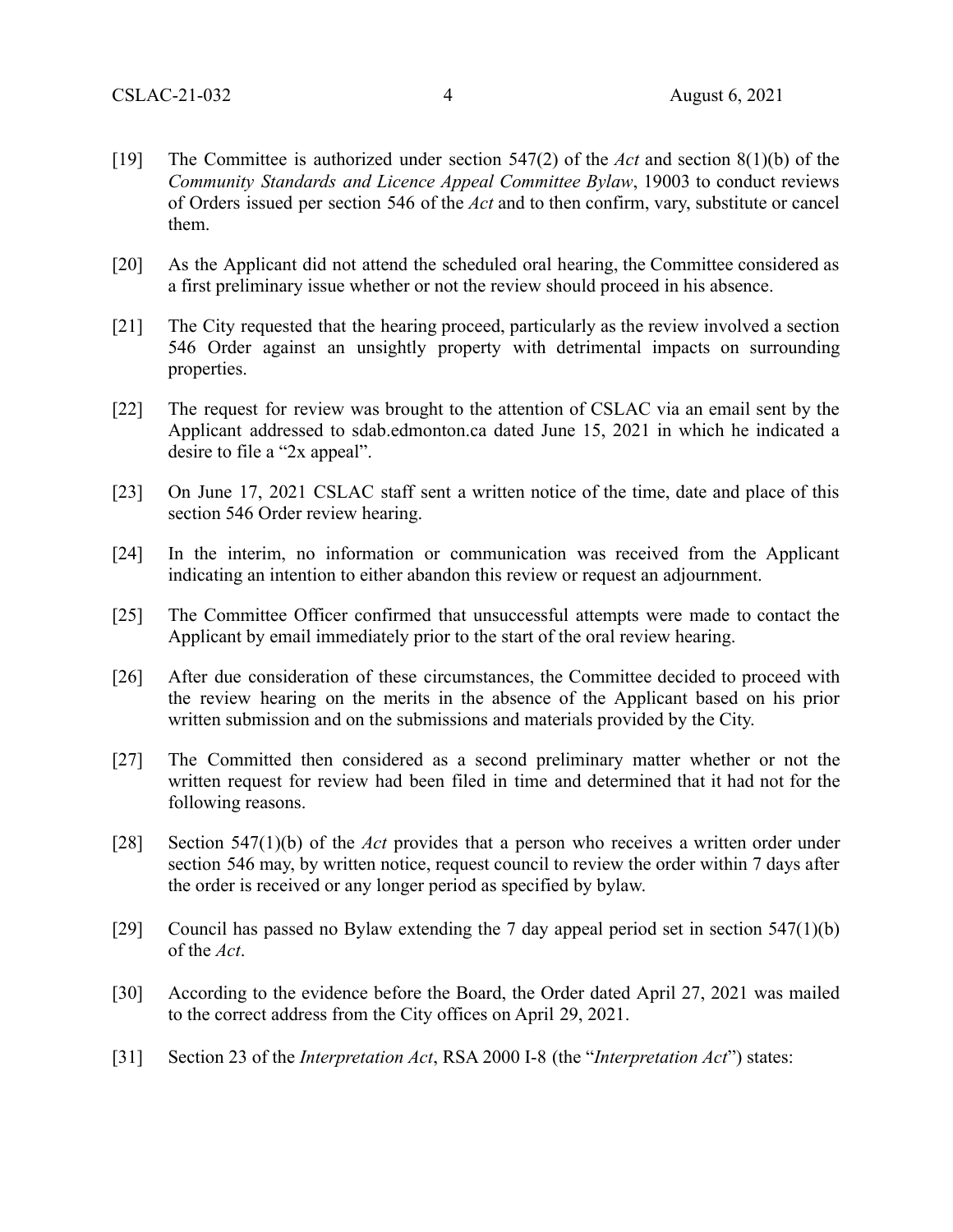#### **Presumption of service**

- 23(1) If an enactment authorizes or requires a document to be sent, given or served by mail and the document is properly addressed and sent by prepaid mail other than double registered or certified mail, unless the contrary is proved the service shall be presumed to be effected
	- (a) 7 days from the date of mailing if the document is mailed in Alberta to an address in Alberta, or
	- (b) subject to clause (a), 14 days from the date of mailing if the document is mailed in Canada to an address in Canada.
- (2) Subsection (1) does not apply if
	- (a) the document is returned to the sender other than by the addressee, or
	- (b) the document was not received by the addressee, the proof of which lies on the addressee.
- [32] The Applicant provided no information concerning the date of receipt to rebut the presumption in the *Interpretation Act*. The written request from the Applicant dated June 15, 2021 states in part, "All documents were received Thursday June 10, 2021 as that was when the mail was collected from the box and looked at. An appeal was made via phone 04/12/21.
- [33] In the Committee's opinion:
	- a) Any phone call on  $04/12/21$  is not relevant as it predates the issuance of the Order and was not in writing.
	- b) Section 546 contemplates reviews of Orders concerning properties remediation of properties that are dangerous, or unsightly and detrimental to neighbouring properties must be done in a timely fashion as confirmed by the brief 7 day appeal period set out in the *Act* and by the fact that if remedial action does not happen then the municipality has the right to take action at the expense of the person who receives the order.
	- c) Property owners have a responsibility to collect and open mail that has been received at the proper address in a timely manner.
- [34] The Committee finds that the Order was received on May 6, 2021, 7 days from April 29, 2021
- [35] Therefore, the 7 day appeal period in section 547(1)(b) expired 7 days later on May 13, 2021 which was a regular business day for the Committee.
- [36] The written request for appeal to the SDAB which cites the Order is dated June 15, 2021 and was not made within the time period specified in section 547(1)(1)(b) of the *MGA*.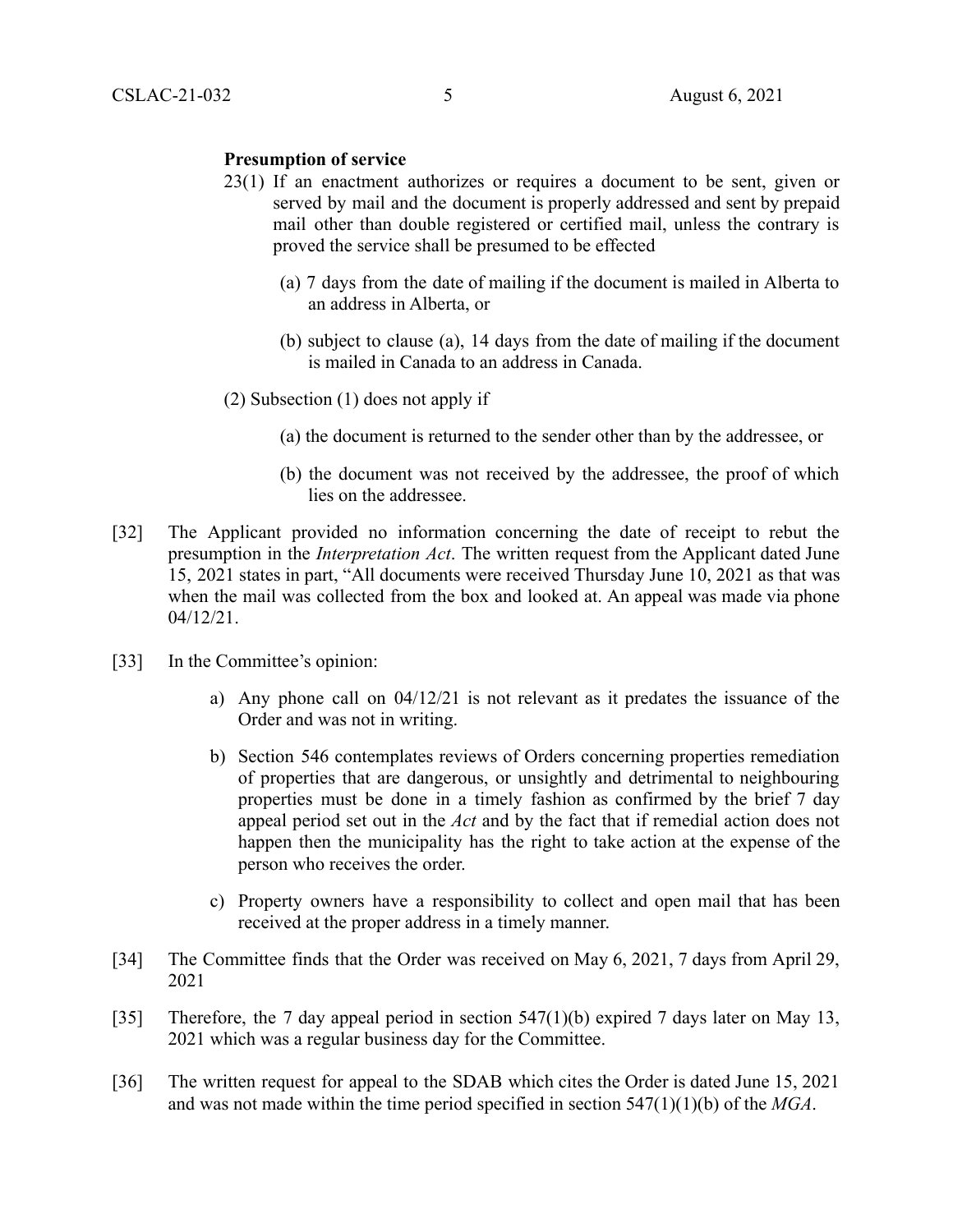[37] The Committee has no authority to extend the time period and therefore has no jurisdiction to review the Order.

KChemiau 5).  $\rightarrow$ 

K. Cherniawsky, Chair Community Standards and Licence Appeal Committee

cc:

Community Standards and Neighbourhoods – J. Lallemand, C. Perizzolo